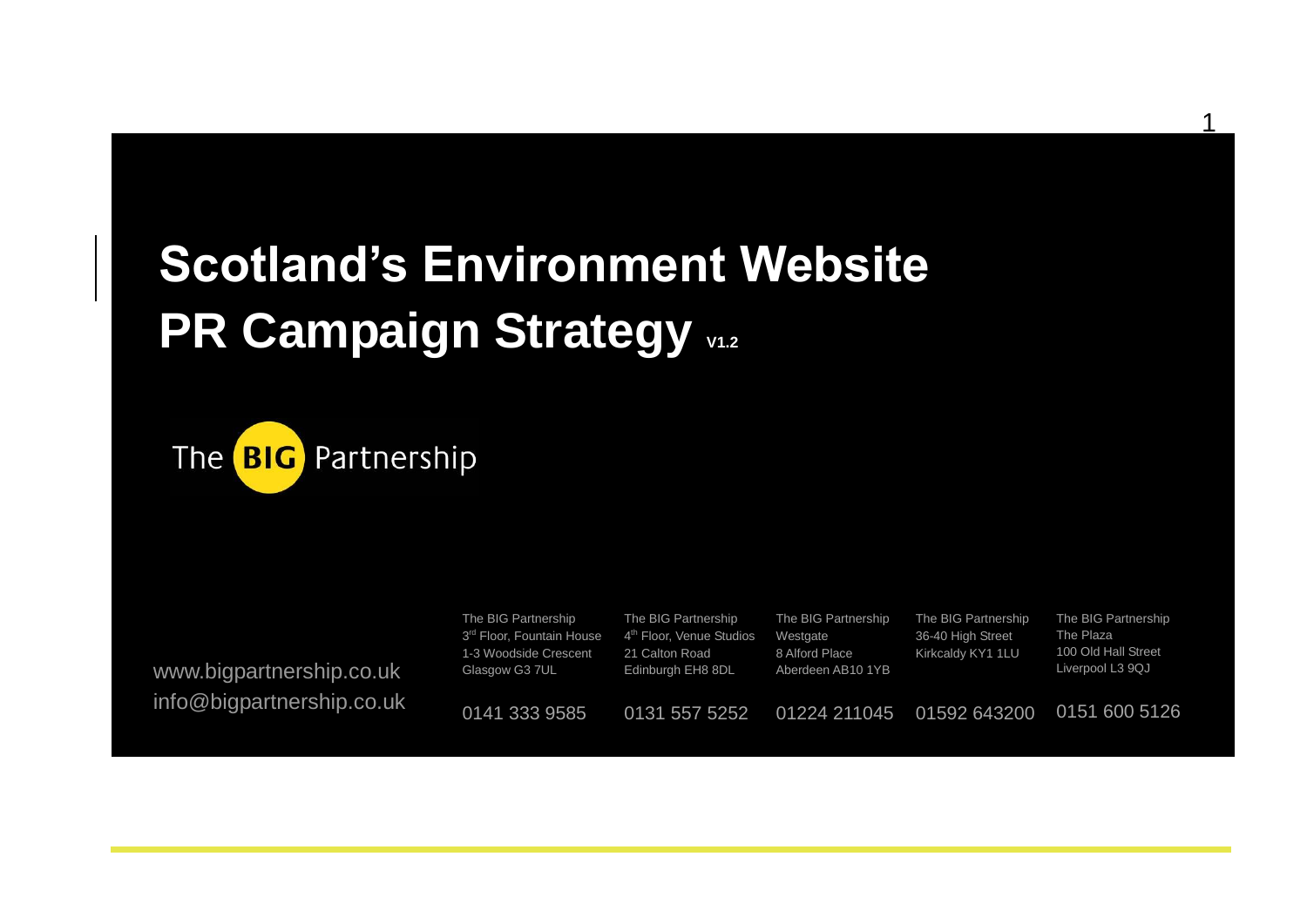### **1. Requirement** <sup>2</sup>

BIG has been asked to prepare a PR campaign strategy for the re launch of Scotland's Environmental Website delivering "a new, innovative and creative approach" while considering "resource implications".

To date we have undertaken:

- An inception meeting (13/2/14)
- $\bullet$  A meeting with the technical team (25/2/14)
- A stakeholder mapping session (27/2/14)
- A review of background materials supplied (ongoing).

Based on this activity, BIG has prepared this campaign strategy with activity recommendations/costs.

These form Task 2 from your original brief i.e. Production of PR campaign strategy and presentation to the project manager (18/3/14) and, following feedback, to the SE Web Comms Officer Group (20/3/14).

On approval, this will be presented to the SE Web Partnership Management Group (24/3/14) for approval.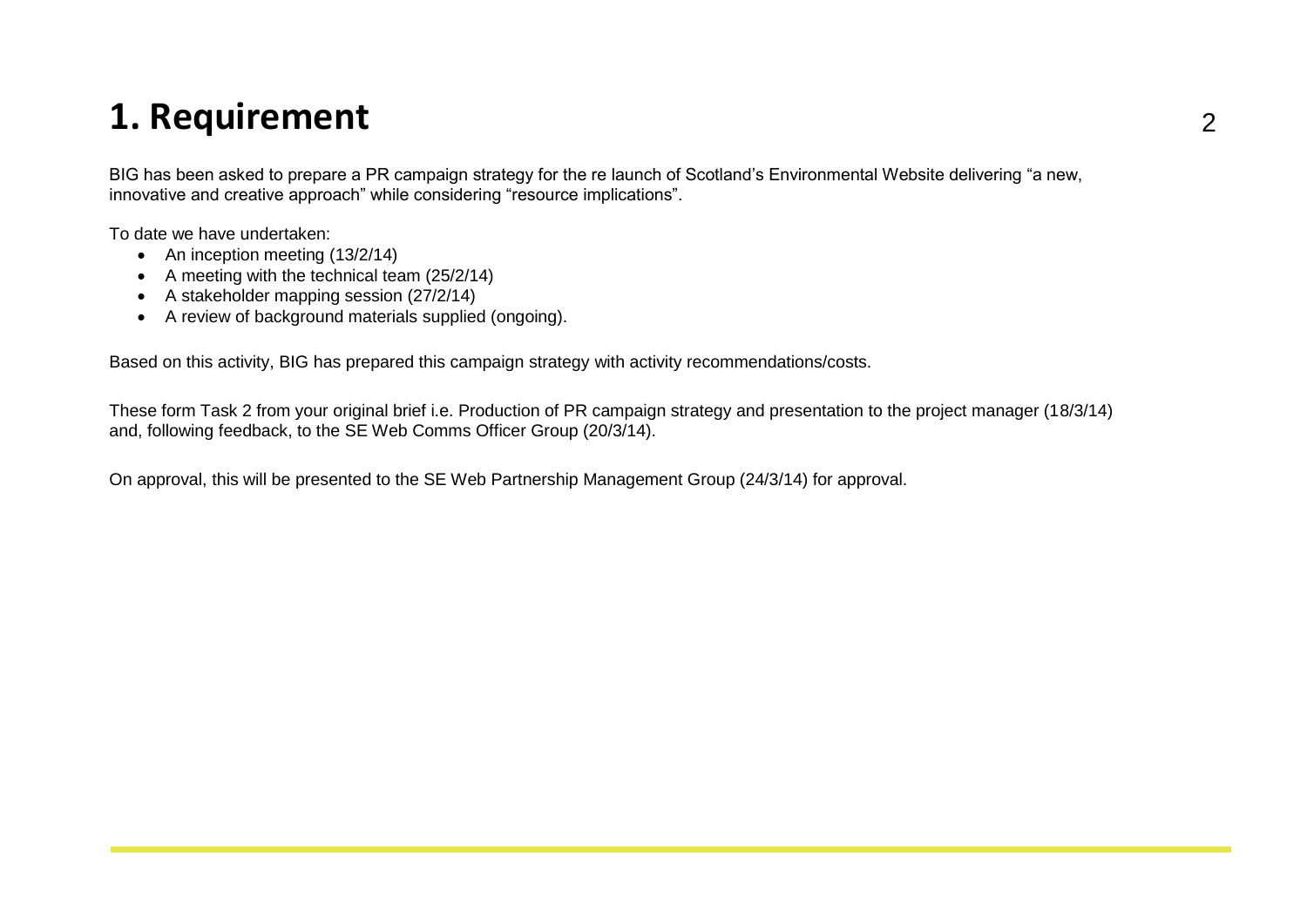## **2. Key Objectives** <sup>3</sup>

We believe the objectives for the PR campaign should simply reflect your overall objectives i.e.:

#### **Brand**

- Reinforce "Scotland's Environment" online brand
- Increase recognition of its value/benefits as a key central source of information

#### **Site specific**

- Increase website traffic to 20k visits a month. Some of this (approx 8.5k) will be accounted for by the redirection of land registry visitors
- Increase time on site from 1.5 to 3 mins per visit (monthly average)
- Increase number of pages viewed per visit from 3 to 5 (monthly average)
- Increase referral traffic e.g. from social media, digital newsletter, and from partner web sites.

The primary measurement of achievement will be analysing Google analytics based on the current benchmark.

We will also propose additional measures to evaluate the impact of the site re-launch campaign including onsite user surveys.

We have devised an approach which will allow activity to be maintained beyond the three month implementation phase in order to achieve the targets.

Our initial audit clearly indicates that achievement of these targets requires attracting relevant site visitors who will return to the site because they obtain demonstrable value - i.e. marketing needs to target relevant audiences (who will appreciate the site features and quality of site content.

The proposed approach to achieve this is covered in Section 5 – Considerations.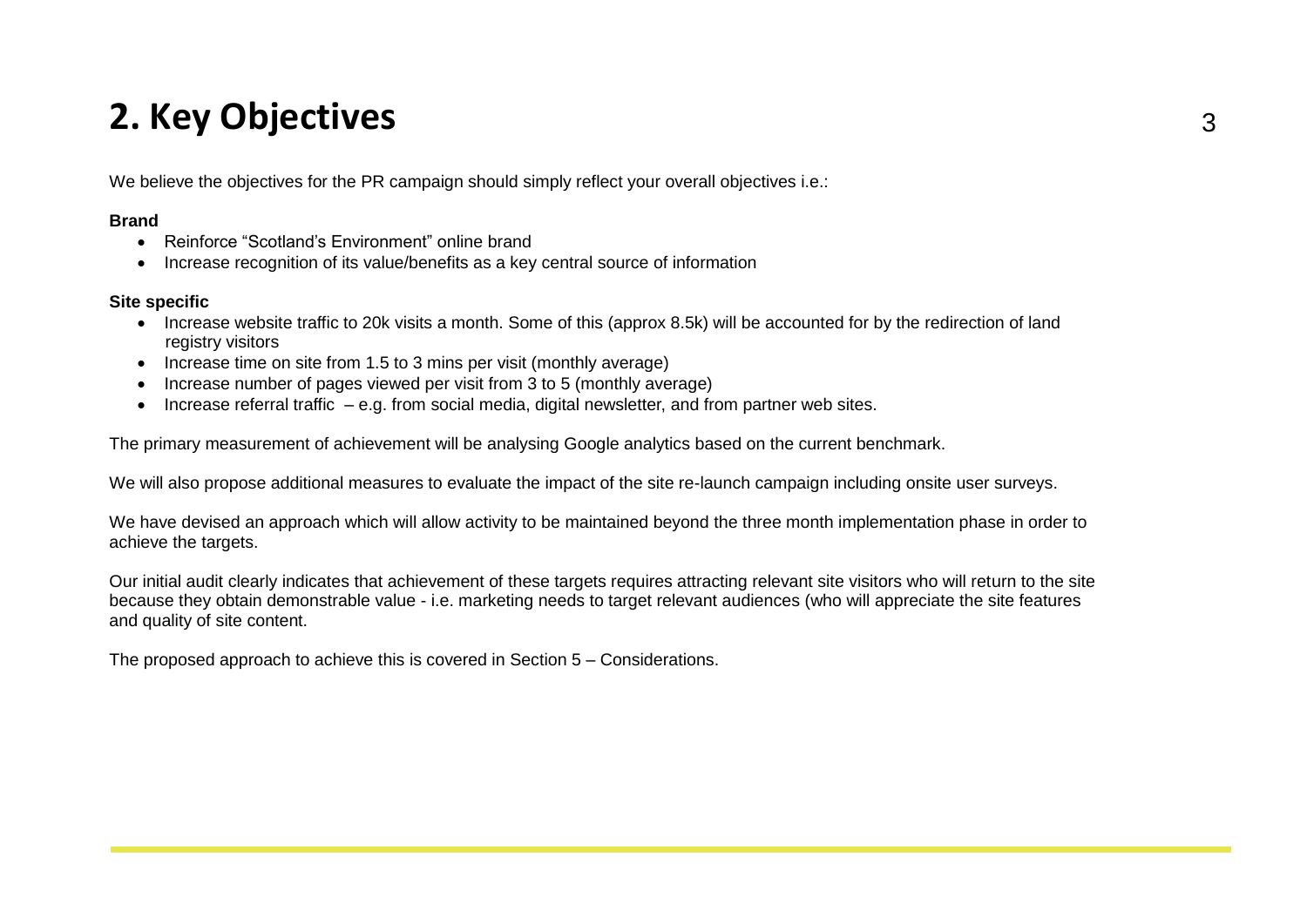### **3. Key audiences**

The stakeholder mapping session (27/2/14) highlighted a number of priority target audiences i.e. those audiences likely to obtain most value and, therefore, return repeatedly to the site helping to achieve the stated objectives.

Three main audience groups were identified as:

- Policy/NGOs including staff of the partner organisations
- General public
- Academics.

#### **3.1 Policy/NGO incl partner staff**

The mapping session emphasised that partner staff (within the 13 stakeholder organisations) are still the main user base (potential 10,000 users), but that the site has a relatively low penetration due to a lack of awareness of the site and its benefits.

Developing an effective internal communication programme is key as this audience represents a 'must win' in terms of achieving your objectives – i.e. you must be able to convince this audience to use the site and act as champions if you are to successfully encouraging other audiences.

We have recommended several tactics to address partner, recognising that best value can be obtained through use of existing internal resources and channels – the recommendations also take into account the SEWeb user personas.

Also identified in this category were **political / policy researchers.** This includes government officials (national and local) and others (e.g. public bodies that are not site partners, but still interested in environmental information).

While feedback during the stakeholder mapping session was felt this audience might view the site as "strong on environmental info" but "weak on regulatory info", it will still offer benefits to them.

The mapping session also identified that most of this audience group will visit the site for the tools/products to support their interrogation/analysis of information and data. In turn, the target audiences can be identified based on the tools/products available.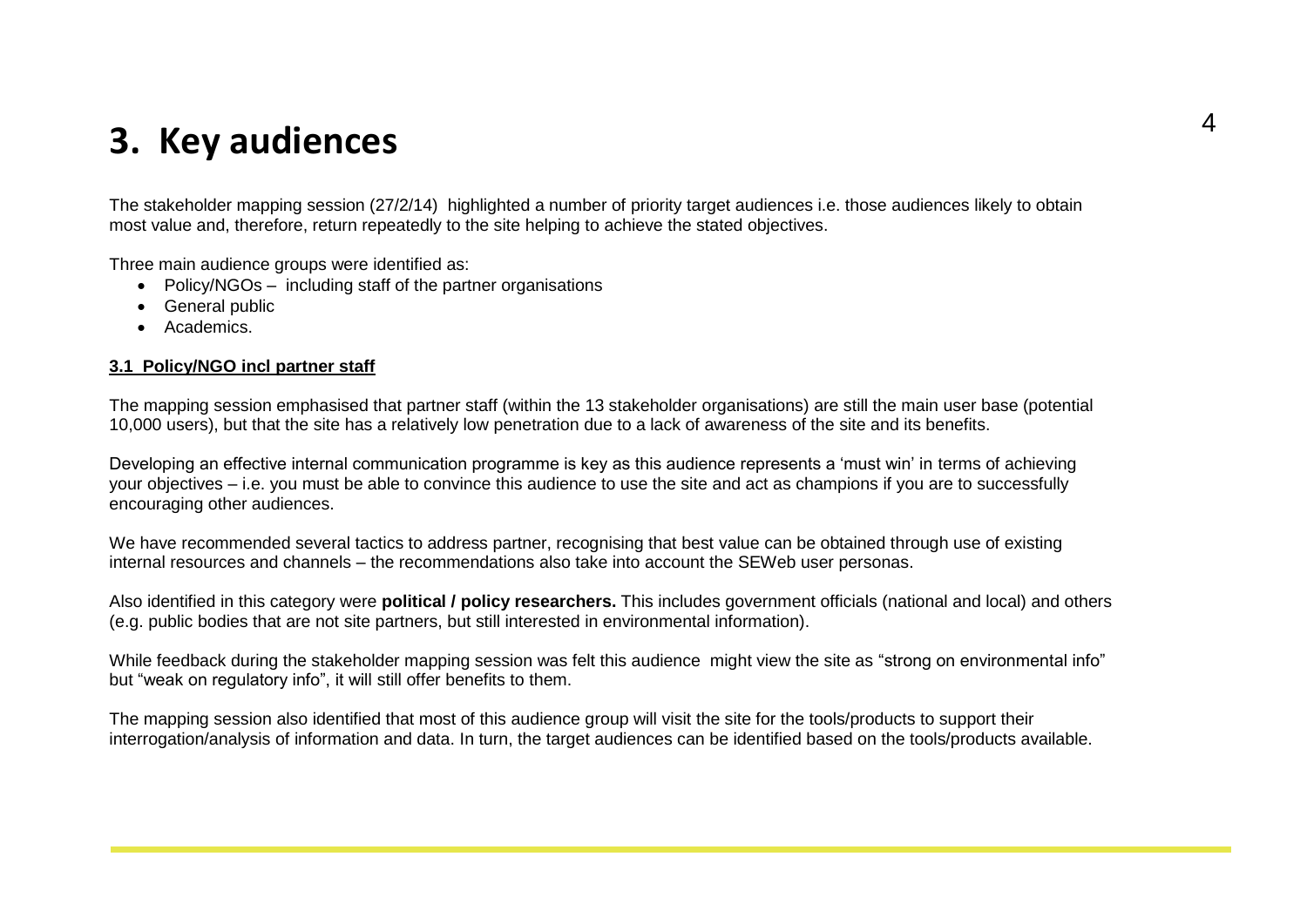### **3.2 General public** 5

A key finding from the stakeholder mapping group was that the site is more relevant to audiences with an established interest in or who are already informed re the environment - i.e. an interested or informed member of the public – rather than the whole general public. This indicates that targeted communications is likely to be of more value in attracting and retaining web users.

Again, the products and tools will often dictate the audiences who will be most interested:

- **- Volunteers** general interest and matchmaking service
- **- Education** it was confirmed that discussions with Education Scotland have been ongoing and that they see value in the site as a research tool for students. The stakeholder mapping group felt the site of most value to high school, college and university teaching staff.
- **- National/regional special interest groups** e.g. members and officials of RSPB, Greenpeace, Nat Trust etc
- **- Local interest groups –** members and officials, including community councils
- **- Pressure groups**
- **- Businesses** with environmental interest, e.g. tenders
- **- Planning related audiences** e.g. consultants, landowners, architects etc
- **- Media and bloggers** using site as a research tool
- **- Customers/contacts** those contacting or interacting with partner organisations on regular basis e.g. contacting helplines

#### **3.3 Academic, academic researcher community**

During the stakeholder mapping session it was indicated that, while relevant for the education audiences highlighted as part of the general public, academics are unlikely to use the site at present . Work is progressing with the academic sector on a specific tool, but this will not be launched until the end of 2014 at the earliest.

This audience, therefore, does not represent a key priority for short term activity, but the activities highlighted can be considered and applied when this tool is made available.

*NB The target audience analysis influences the priorities for recommended activities – see section 6. Your brief highlighted a requirement to promote the web site to new audiences/users. We would qualify this by emphasising it should be promoted to new audiences that will derive most benefit from the site. Targeted communications is likely to be of more value in attracting and retaining web users.*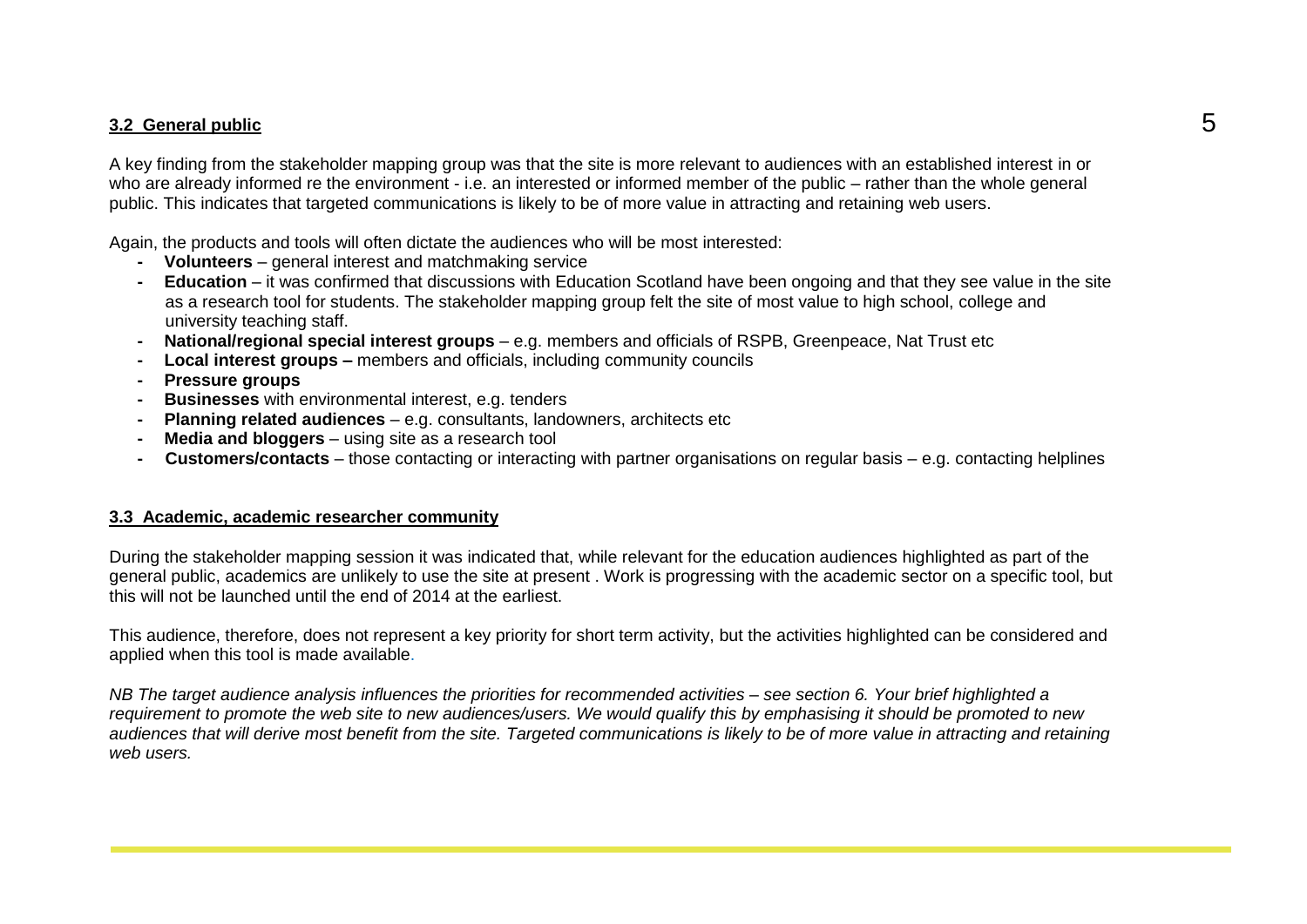### **4. Key messages** <sup>6</sup>

*NB These are topline messages we believe have most influence, additional message houses will be developed with supporting messages. The emphasis may also change subject to the audience being targeted*. General messages re the importance of Scotland's environment will also be incorporated.

*(Short term)* Scotland's Environment website has been **re-launched** - there's a new look and about 70% (tbc) is new content and features (based on user research) including an improved search function and enhanced tools that support analysis.

Scotland's Environment website provides

- **-** a range of **innovative tools/products, many unique to the site**, to support the interrogation/analysis and visualisation of information and data
- **- a central resource** of 160 datasets contributed by ten of Scotland's leading environmental organisations.

Scotland's Environment website always provides **the most up-to-date, reliable, accurate and impartial published data** from Scotland's leading environmental organisations. All information/data has been **pre qualified from known and trusted sources to ensure accuracy**. This avoids the concerns and the time involved in checking across multiple sites, or cross checking and qualifying other sources of online data.

Scotland's Environment website provides **valuable support to specialist data sources** – i.e. can provide valuable context by helping substantiate, cross reference, combine and supplement information. Scotland's Environment website can provide an overview of relevant data sources and where more detailed information can then be sourced from.

Scotland's Environment website is **home to Scotland's State of Environment (SoE) report** – the latest authoritative, authorised overview of Scotland's Environment by our leading organisations.

Highlight the **benefits of specific products/tools to key target sub-groups** (see Section 6 – Recommended Tactics) e.g.

**-** You can view and map environmental data in your local area using our postcode search functions

(In targeting stakeholders) Scotland's Environment website **is helping raise awareness, improving understanding and informing decision making** – it is unique for government /NGOs to get together this way

*NB We also still see value in using your core themes (Get informed, Get Interactive, Get involved, Get communicating) where appropriate – particularly in signposting/prompts (see Section 6).*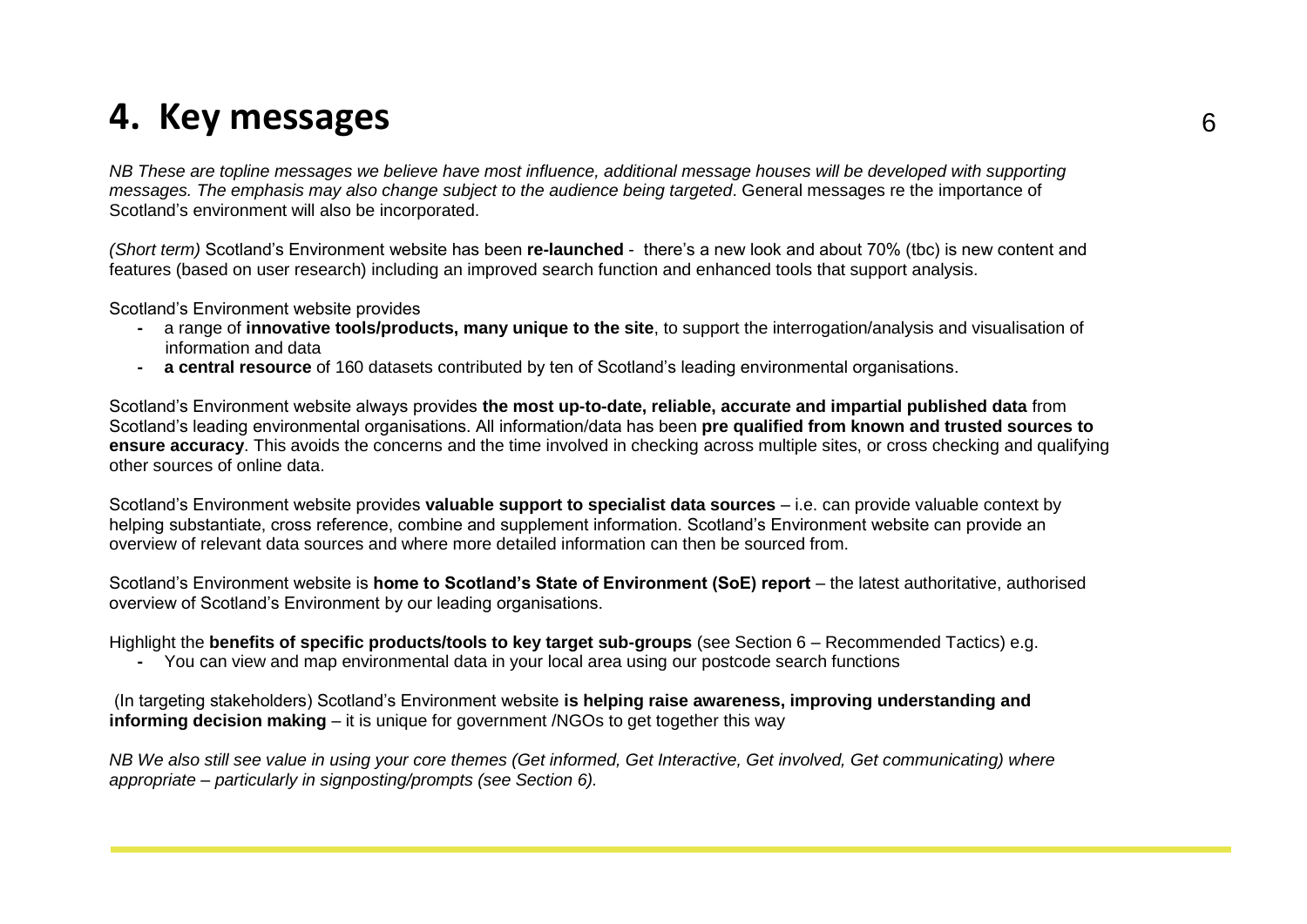## **5. Considerations** <sup>7</sup>

There are a number of key considerations, based on feedback during our information gathering stage, that have influenced our recommendations.

Analysis of Google analytics highlighted:

- There was a key spike in site traffic during November 2013 as a result of promotional activity. This suggested promotional activity is effective in generating site visits. Site visits, however, quickly returned to their pre promotional level.
- A high proportion of traffic remains first time visitors.

Both factors suggest the site is not encouraging repeat visits. Possibly, those who came to the site in November were not from the priority audiences likely to derive most benefit or they were unable to identify the benefits and left the site.

Key objectives must be to

- Encourage visits to the site by audiences that will derive most benefit as they are most likely to return regularly
- Ensure effective signposting to relevant features/tools (both from on site and off site communications activities).

The aim should be to build a community of regular users.

A key requirement must be to tailor information in order to highlight specific benefits to the key target audiences. (Simply issuing general information is unlikely to be effective).

We believe the key to delivering this and maximising value from your communications budget is to, in the first instance, exploit existing partner networks (internal and external) – i.e. their staff should act as site champions and encourage usage of and links to the site. Most impact will be derived, not from glitz, but from integrated, targeted activity – i.e. this will best meet the objective of delivering a new, innovative and creative approach while considering resource implications.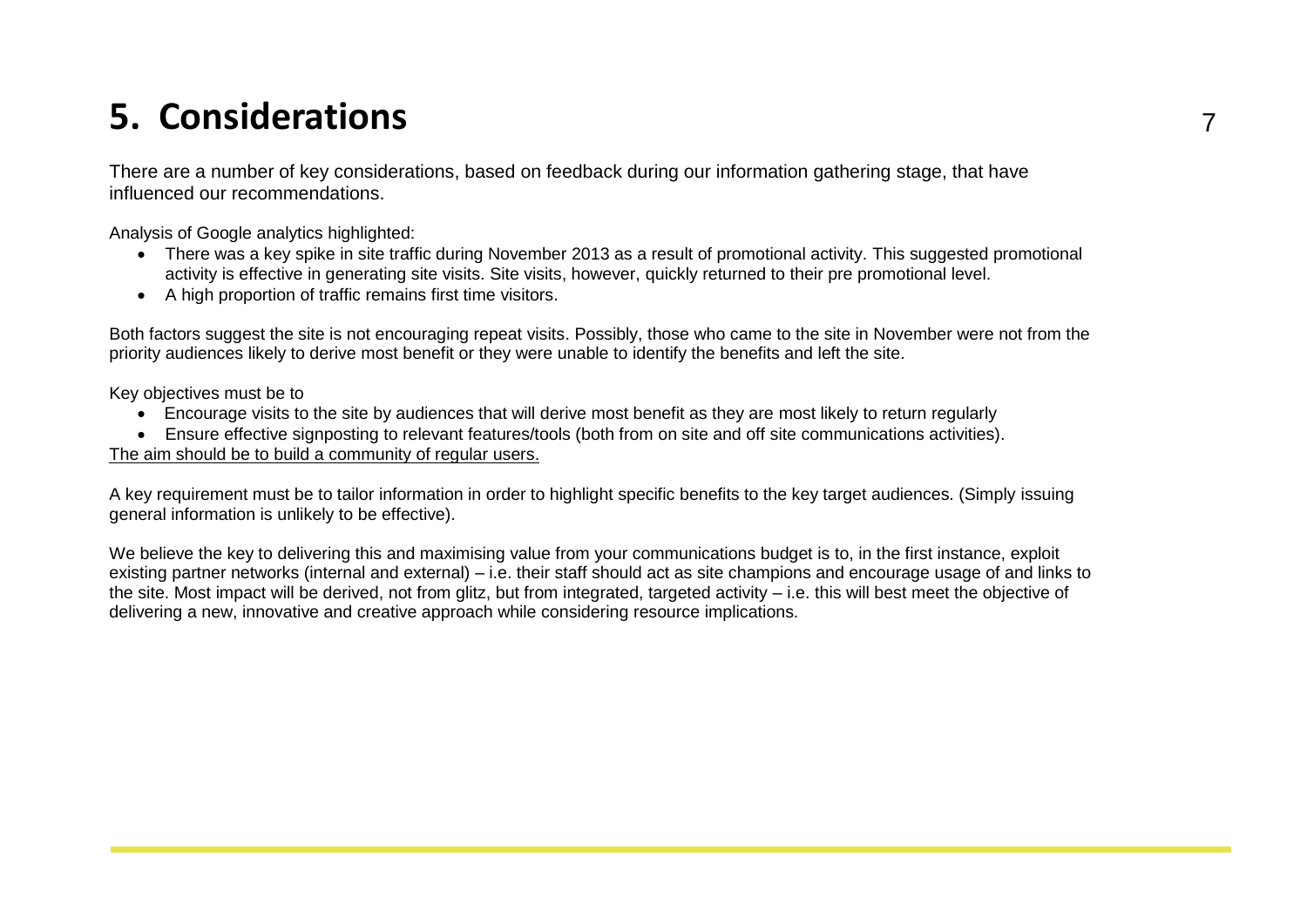## **6. Tactics** <sup>8</sup>

We recommend that the campaign structure is based on the planned sequence of launches (i.e. planned milestones) and mini campaigns focused on individual products/tools targeted at specific audiences – i.e. benefit led to keep the site at front of mind and drive traffic on an ongoing basis.

We have also suggested:

- A methodology that can be applied by the client following the end of BIG's appointment period (to create a rolling activity plan for the SEWeb Comms Officer Group)
- Some general activity as a means of targeting these specific audiences e.g. general media relations.
- Onsite activities to complement our recommendations e.g. data capture in order to develop an effective database.

The following mini promotional plans are proposed for the:

- $\bullet$  BETA site launch April (tbc)
- Main site launch end May/early June tbc
- Focus on key tools / products
	- $\circ$  Citizen Science Project Register early June (pre and post population activity)
	- o Discover Data spotfire applications
		- **-** Climate change
		- Water
		- Waste
	- o LIS/Mapping facility
	- o Native Woodland Survey

We have suggested additional general activity to support these mini plans:

- On page activities
- Database development
- Social media implementation
- Search Engine Optimisation (SEO)
- Partner toolkit.

*NB Responsibilities for implementing activity are to be agreed based on available resources, recognising our brief is mainly to target external audiences.*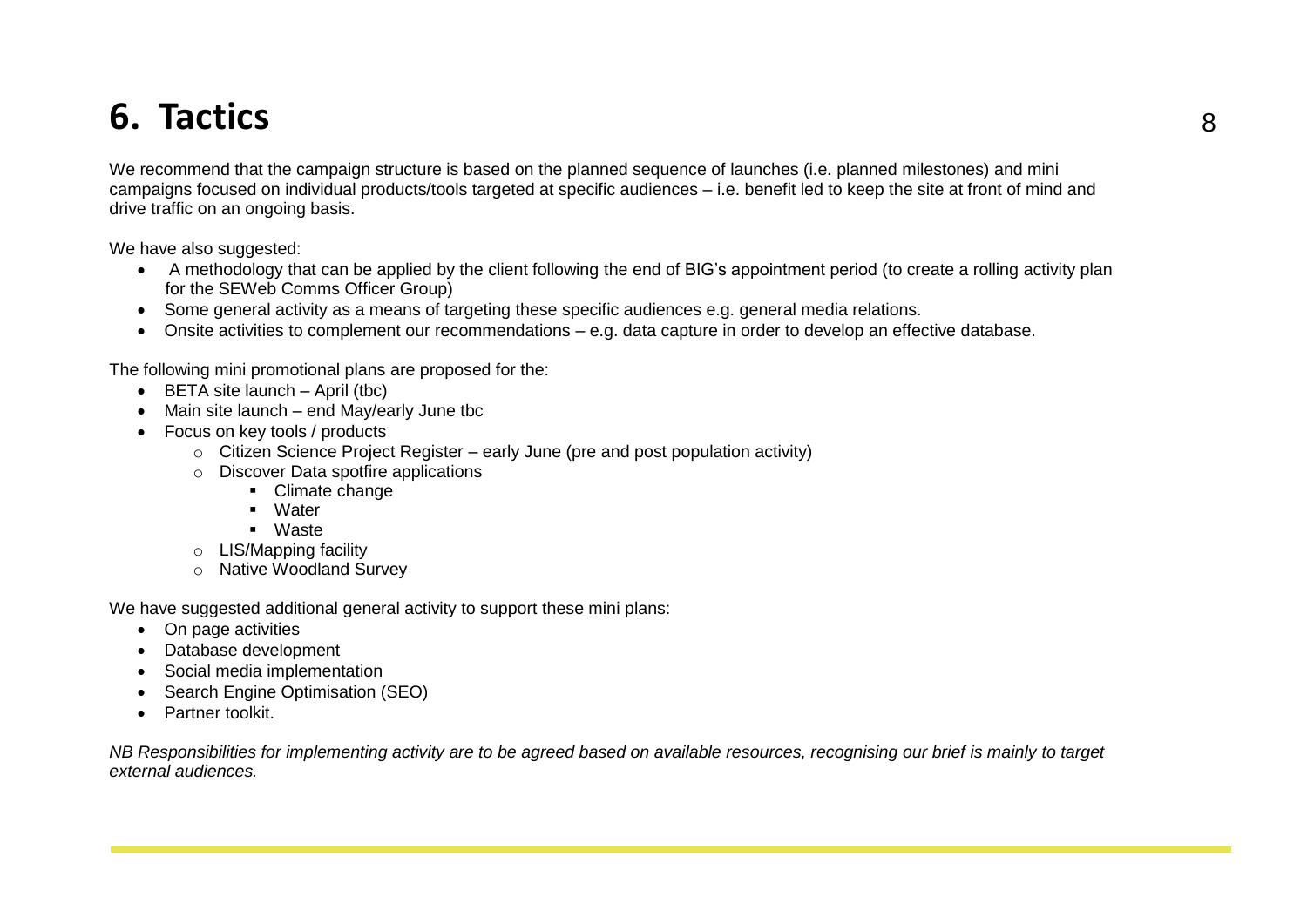#### **6.1 BETA site launch (mid-May tbc)**

Use the launch of the BETA site as a means of introducing/re-introducing the site to invited partner staff and support user testing.

**Target audiences:** partner staff only (NB recognising user access by invitation only)

|                  | Tactics (NB promotions subject to level of access to be made available)                                                                                                                               | <b>Action by(tbc)</b>                                 | <b>Timing</b>      |
|------------------|-------------------------------------------------------------------------------------------------------------------------------------------------------------------------------------------------------|-------------------------------------------------------|--------------------|
| 6.1a             | Develop a standard email (tailor as required) highlighting key features/benefits and<br>requesting feedback on BETA version (i.e. ask them to test the new site) Tailor for all<br>partner audiences. | BIG to supply<br>draft<br>Partners to                 | Mid-May            |
|                  | NB Ask invitees to register for alerts, Facebook, Twitter (section 6.10)                                                                                                                              | issue                                                 |                    |
| 6.1 <sub>b</sub> | Develop online survey and ask partners to complete this once they have viewed the site.<br>NB Will provide valuable data in terms of tailoring content and marketing.                                 | BIG to supply<br>draft Qs for<br>client approval      | Develop<br>Mar/Apr |
| 6.1 c            | Consider additional communication channels based on partner communications audit -<br>e.g. develop story for internal bulletins.                                                                      | <b>BIG</b> to provide<br>recommends<br>based on audit | March              |
| 6.1 <sub>d</sub> | Issue reminder emails based on initial uptake.                                                                                                                                                        | BIG to supply<br>draft<br>Partners to<br><i>issue</i> | Late-May           |
| 6.2 e            | Introduce countdown clock – once full launch date confirmed.<br>NB Commits to that date.                                                                                                              | BIG to supply<br>widget*                              | April              |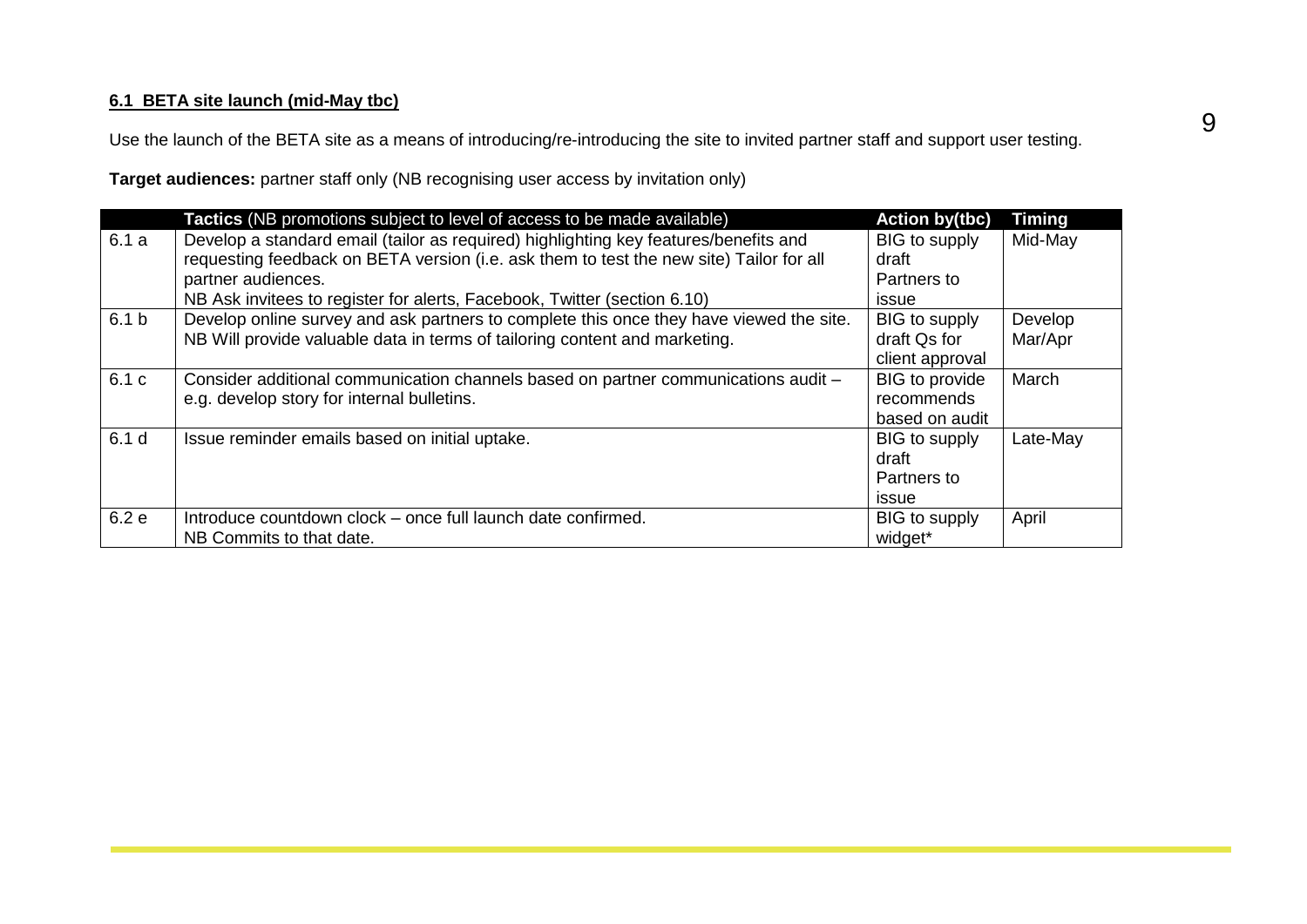#### **6.2 Full site and Scotland's Environment (SoE) Report launch – end May (tbc)**

Key messages, news angles and emphasis to be agreed based on further discussion.

**Target audiences:** partner staff, political/policy researchers, general public and key external audiences

|                  | <b>Tactics</b>                                                                                                      | <b>Action by(tbc)</b>             | <b>Timing</b> |
|------------------|---------------------------------------------------------------------------------------------------------------------|-----------------------------------|---------------|
| 6.2a             | Infographics – develop ideas for 'Air' Inforgraphic and, on approval, work up. Consider                             | <b>BIG</b> to provide             | 24 March      |
|                  | similar infographics for Climate, Land, Water and overall SoE. Consider print and online                            | initial                           |               |
|                  | use. NB Not to repeat existing infographics.                                                                        | recommendation                    |               |
| 6.2 <sub>b</sub> | Ministerial launch event/photocall - same day as SoE report launch and live switch on                               | SE Web team                       | End           |
|                  | of new website. Format/invitees etc tbc                                                                             | (confirm if BIG                   | May/early     |
|                  | (NB similar format to recent ministerial events to launch the Soils Daughter Website                                | input required)                   | June tbc      |
|                  | and the Forestry Commission Scotland - Native Woodland Survey Scotland e.g.                                         |                                   |               |
|                  | morning event, short intro slot by the minister on SoE and the web site (if can't attend,                           |                                   |               |
|                  | we could record a ministerial podcast to show at the event and post onto the web site),                             |                                   |               |
|                  | overview of the 6 key products and their respective benefits/target users), followed by                             |                                   |               |
|                  | an interactive demo session where delegates can see the products in action and ask                                  |                                   |               |
|                  | questions.                                                                                                          |                                   |               |
| 6.2c             | Media relations campaign to promote publication of SoE report and highlight new                                     | Confirm if BIG to                 | April         |
|                  | website. Discuss potential for report card theme, Euro benchmarks.                                                  | provide                           |               |
|                  | Provide factual main news story with (opinon) quote from each partner organisation.                                 | drafts/approval                   |               |
|                  | Agree distribution. Possibly national and regional versions - support with key facts,                               | and distribution                  |               |
|                  | Liaise with media depts to identify/mitigate risk and level of Scot Gov press team<br>involvement with media teams. | process e.g.<br>partners to issue |               |
|                  | Although there seems to be no new news angles from SoE, nature of report (i.e. state                                | (tbc)                             |               |
|                  | of nation snapshot, definitive, level of co-op unusual, follows previous pilot, link to                             | <b>NB Assume</b>                  |               |
|                  | MORI research re key priorities) should generate media interest.                                                    | media/Ministerial                 |               |
|                  | Liaise re customised material with:                                                                                 | elements are led                  |               |
|                  | David Miller, BBC Scotland's Environment Correspondent<br>$\bullet$                                                 | by SEPA media                     |               |
|                  | <b>Rob Edwards</b><br>$\bullet$                                                                                     | $team - BIG's$                    |               |
|                  | <b>ENDS Report</b><br>$\bullet$                                                                                     | involvement (tbc)                 |               |
|                  | As part of this develop interview/spokesperson briefing notes (arrange session to agree                             | <b>BIG</b> to review              | 24 March      |
|                  | key points)                                                                                                         | summary and                       |               |
|                  | Also issue release to main Scottish and specialist media lists.                                                     | provide key facts                 |               |
| 6.2 <sub>d</sub> | Email all partner staff, including thanking them for participating in BETA survey                                   | <b>BIG</b> to draft               | Launch day    |
|                  | (highlight outputs) and ask them to forward link to their relevant contacts.                                        | Partners to issue                 |               |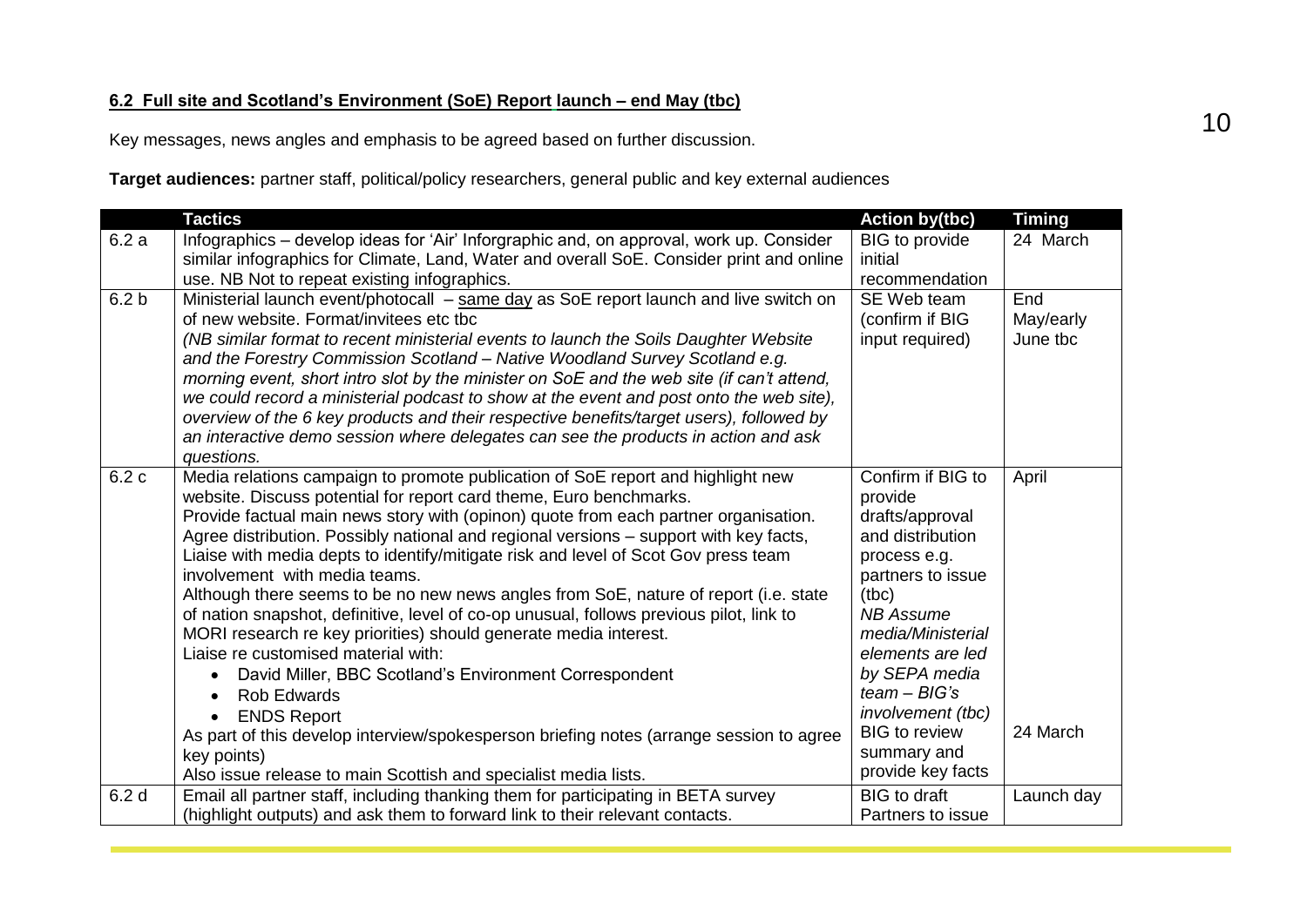|                  | Also potential for follow-up emails to encourage feedback on main site launch.                                                                                                                                                                                                            |                                                                             |         |
|------------------|-------------------------------------------------------------------------------------------------------------------------------------------------------------------------------------------------------------------------------------------------------------------------------------------|-----------------------------------------------------------------------------|---------|
| 6.2e             | Edit news story to create email and exploit all relevant internal/external communication<br>channels from partner communications audit.                                                                                                                                                   | BIG to provide<br>recommendations                                           | March   |
|                  |                                                                                                                                                                                                                                                                                           | based on audit                                                              |         |
| 6.2f             | Consider if content can be tailored to highlighted target audiences and develop<br>letter/email to issue (NB subject to development of database).                                                                                                                                         | SE Web<br>team/NIG to<br>discuss                                            | March   |
| 6.2 <sub>g</sub> | Consider potential for some form of graphic that explains the user journey the web site,<br>and to highlight that no other web site provides information and context, data, info on<br>how to get involved, and links the latest environmental news in Scotland - all in the one<br>place | SE web team to<br>consider if<br>generic user<br>journey can be<br>supplied | Mar/Apr |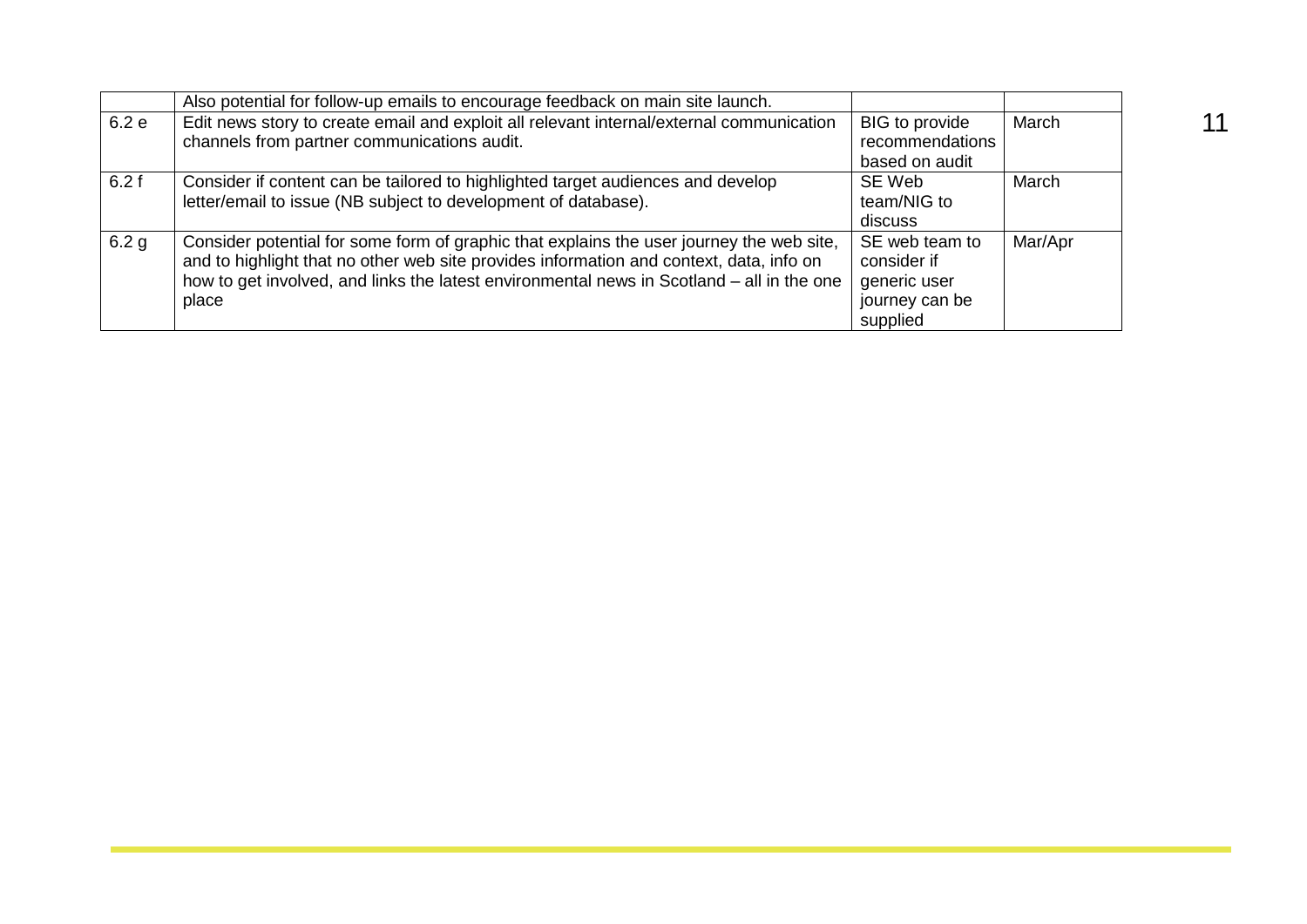#### **6.3 Citizen Science Project Finder**

Online searchable register of public environmental monitoring projects – i.e. matchmaking service for volunteers and voluntary organisations.

- **-** Pre activity required to help populate database.
- **-** Full launch when database sufficiently detailed i.e. early June (tbc?)
- **-** Post activity required to keep database up to date.

**Target audiences:** voluntary organisations, general public as existing or potential volunteers

|                  | Tactics - pre launch                                                                                                                                                                               | <b>Action by(tbc)</b>        | <b>Timing</b>      |
|------------------|----------------------------------------------------------------------------------------------------------------------------------------------------------------------------------------------------|------------------------------|--------------------|
| 6.3a             | Issue registration card at SEPA Citizen Science at Edinburgh Science Festival (April) i.e.<br>for voluntary organisations to highlight opportunities (hand in at stand number or go                | <b>BIG</b>                   | March<br>(develop) |
|                  | online (tbc)                                                                                                                                                                                       |                              |                    |
|                  | NB also opportunity to promote/demo at the Digital Conservation event in Aberdeen<br>21/23 May - other opportunities to be considered based on audit                                               |                              |                    |
| 6.3 <sub>b</sub> | Use partner network to create database of voluntary organisation contacts.                                                                                                                         | SE Web audit                 | Mar/Apr            |
| 6.3c             | Issue letter/email to voluntary organisations requesting input.                                                                                                                                    | SE Web team                  | Mar/Apr            |
| 6.3 <sub>d</sub> | Issue teaser news item to general media (national, regional), partner communication                                                                                                                | <b>BIG</b> to draft          | Mar/Apr            |
|                  | channels and specialist media (e.g. Third Force News).                                                                                                                                             | Partners to                  |                    |
|                  |                                                                                                                                                                                                    | issue (tbc)                  |                    |
|                  | Tactics – launch (date tbc)                                                                                                                                                                        |                              |                    |
| 6.3e             | Issue letter/email to voluntary organisations highlighting launch, url and requesting input                                                                                                        | SE Web team                  | tbc                |
| 6.3f             | Issue launch news item to general media (national, regional), partner communication                                                                                                                | BIG to draft,                | tbc                |
|                  | channels and specialist media (e.g. Third Force News),                                                                                                                                             | partners to                  |                    |
|                  |                                                                                                                                                                                                    | issue (tbc)                  |                    |
| 6.3 <sub>g</sub> | Potential for ministerial launch focus on identified case study (tbc)                                                                                                                              | SE Web team                  | tbc                |
|                  |                                                                                                                                                                                                    | to confirm                   |                    |
| 6.3h             | On site activity - opportunity to link to social media 'like' features or "I've just<br>found/volunteered"                                                                                         | SE Web team                  | tbc                |
|                  | <b>Tactics - post launch</b>                                                                                                                                                                       |                              |                    |
| 6.3i             | Issue success stories item to general media (national, regional), partner communication<br>channels and specialist media (e.g. Third Force News) – i.e. case study(ies) highlighting<br>successes. | Partner media<br>teams (tbc) | Ongoing            |
| 6.3j             | Create schedule of contact emails to volunteering organisations requesting updates.                                                                                                                | Partner media<br>teams (tbc) | Ongoing            |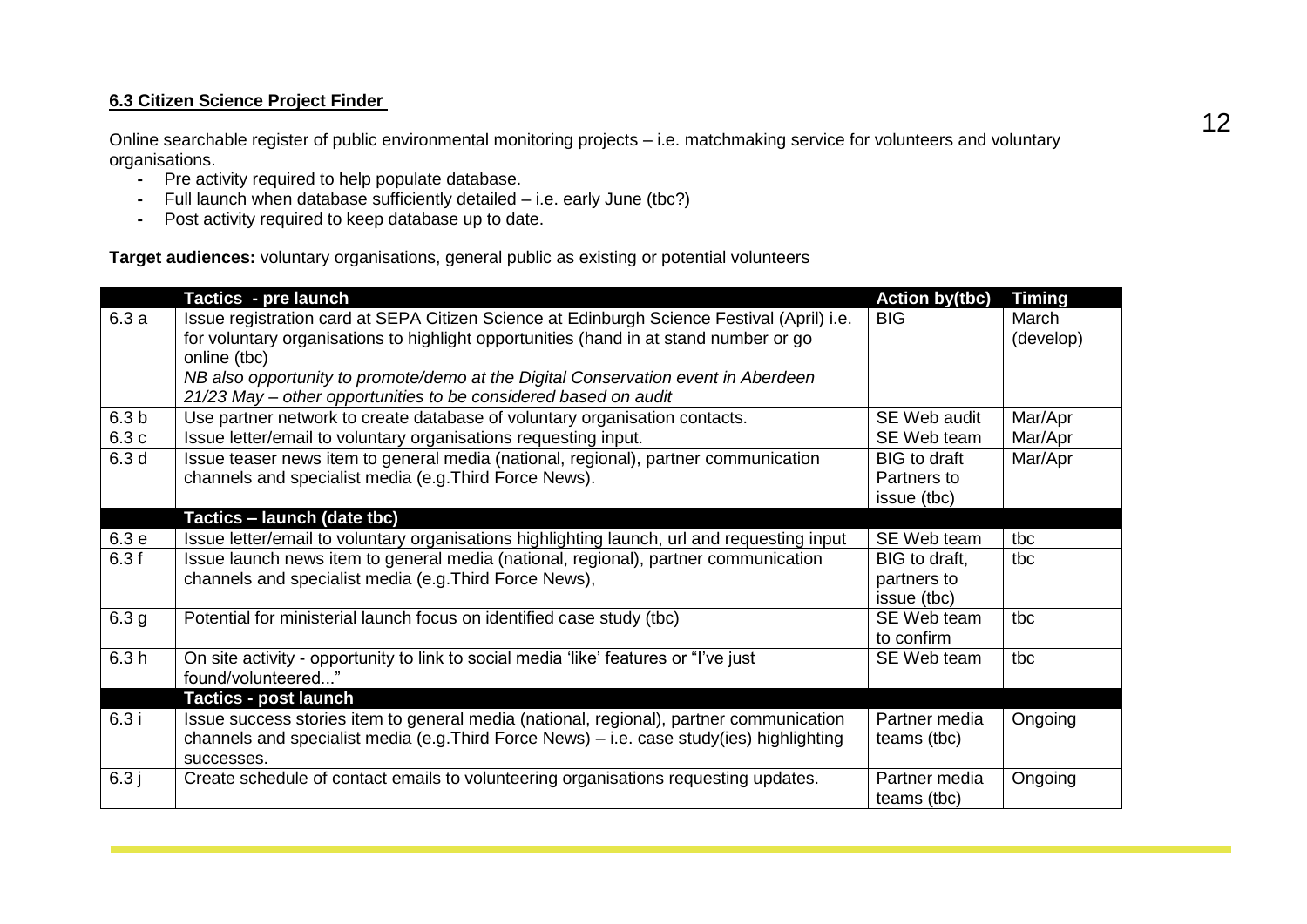#### **6.4 Product/Tool/App Promotions**

Agree priority products/tools and develop promotional plans for each based on standard tactics outlined below.

**Based on initial analysis, potential to promote**

- **Project Finder (New Citizen Science Project Register) – see 6.3**
- **Discover Data spotfire applications**
	- o **Climate change**
	- o **Water / bathing waters**
	- o **Waste (data updated in Oct)**
- **LIS/Mapping facility (as follow-up to recent activity based on review of outputs from activity)**
- **Native Woodland Survey (current demo – launch summer)**

NB Future launches of new tools would need to consider requirements for soft launch if testing period required.

**Target audiences:** Identify audiences most relevant to the Product/Tool/App.

e.g. re-promote waste app to local authority waste departments/managers when annual information updated.

|                  | Tactics                                                                                                                                                                                                                                                                                                                       | <b>Action by(tbc)</b>                                | <b>Timing</b>        |
|------------------|-------------------------------------------------------------------------------------------------------------------------------------------------------------------------------------------------------------------------------------------------------------------------------------------------------------------------------|------------------------------------------------------|----------------------|
| 6.4a             | Consider if small user group required to help identify benefits/provide testimonials – could<br>be organised online. Use feedback to help formulate key messages<br>NB The stakeholder mapping group highlighted it was often difficult to say exactly what<br>benefits "specialists" obtain from the site or specific tools. | SE Web team<br>to arrange                            | Tbc for each<br>plan |
| 6.4 <sub>b</sub> | On page<br>- consider if feature should be promoted on home page during promotional period<br>- consider creating landing page/address to track<br>- develop video/text explanation what this tool does<br>- create short questionnaire to evaluate use of tool and capture comments. Review<br>feedback.                     | SE Web team                                          | Tbc for each<br>plan |
| 6.4 c            | Database – working with partners and through desk research develop database of<br>contacts                                                                                                                                                                                                                                    | $BIG - through$<br>partner<br>audit/desk<br>research | The for each<br>plan |
| 6.4 <sub>d</sub> | Develop email/letter highlighting benefits (tailor where required) and issue to relevant<br>contacts – promote landing page, encourage registration for updates and complete<br>questionnaire. Track response and follow up.                                                                                                  | BIG to draft/<br>Partners to<br>issue                | Tbc for each<br>plan |
| 6.4 e            | Media relations – if sufficient news value, consider tailored news story to general and/or                                                                                                                                                                                                                                    | <b>BIG</b> to draft                                  | The for each         |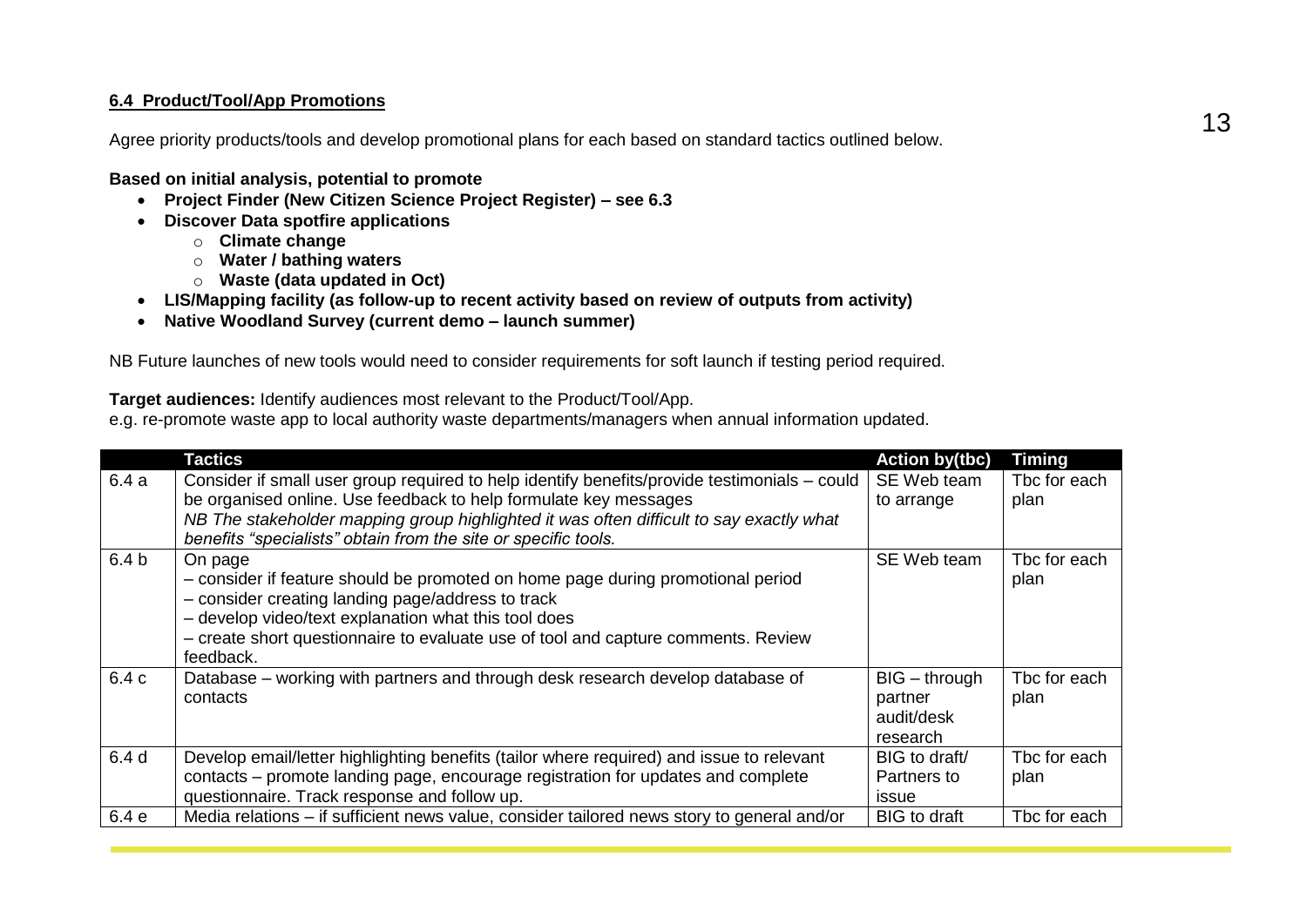|                  | specialist media                                                                          | core materials          | plan         |
|------------------|-------------------------------------------------------------------------------------------|-------------------------|--------------|
|                  |                                                                                           | for each                |              |
|                  |                                                                                           | product/tool            |              |
| 6.4f             | Agree relevant partner communications channels – internal/external – to target            | <b>BIG</b> to review    | Tbc for each |
|                  | audiences (based on audit).                                                               | based on audit          | plan         |
| 6.4 <sub>g</sub> | SEO - tailor based on target audience, including keywords index/links                     | SE Web                  | Tbc for each |
|                  |                                                                                           | team/BIG                | plan         |
| 6.4h             | Social media – highlight in agreed social media channels (SE Web and partner).            | SE Web                  | Tbc for each |
|                  |                                                                                           | team/BIG                | plan         |
| 6.4i             | Consider and develop on line instruction/help video and/or text to explain how to use and | BIG <sup>*</sup> (input | Tbc for each |
|                  | benefits each product/tool                                                                | from SE Web             | plan         |
|                  |                                                                                           | team)                   |              |
| $6.4$ j          | Consider signposting content to encourage users of product tool to stay on site           | SE Web                  | Tbc for each |
|                  | E.g. pop up panels $-$ "get informed $-$ link to relevant page"<br>$\blacksquare$         | team/BIG                | plan         |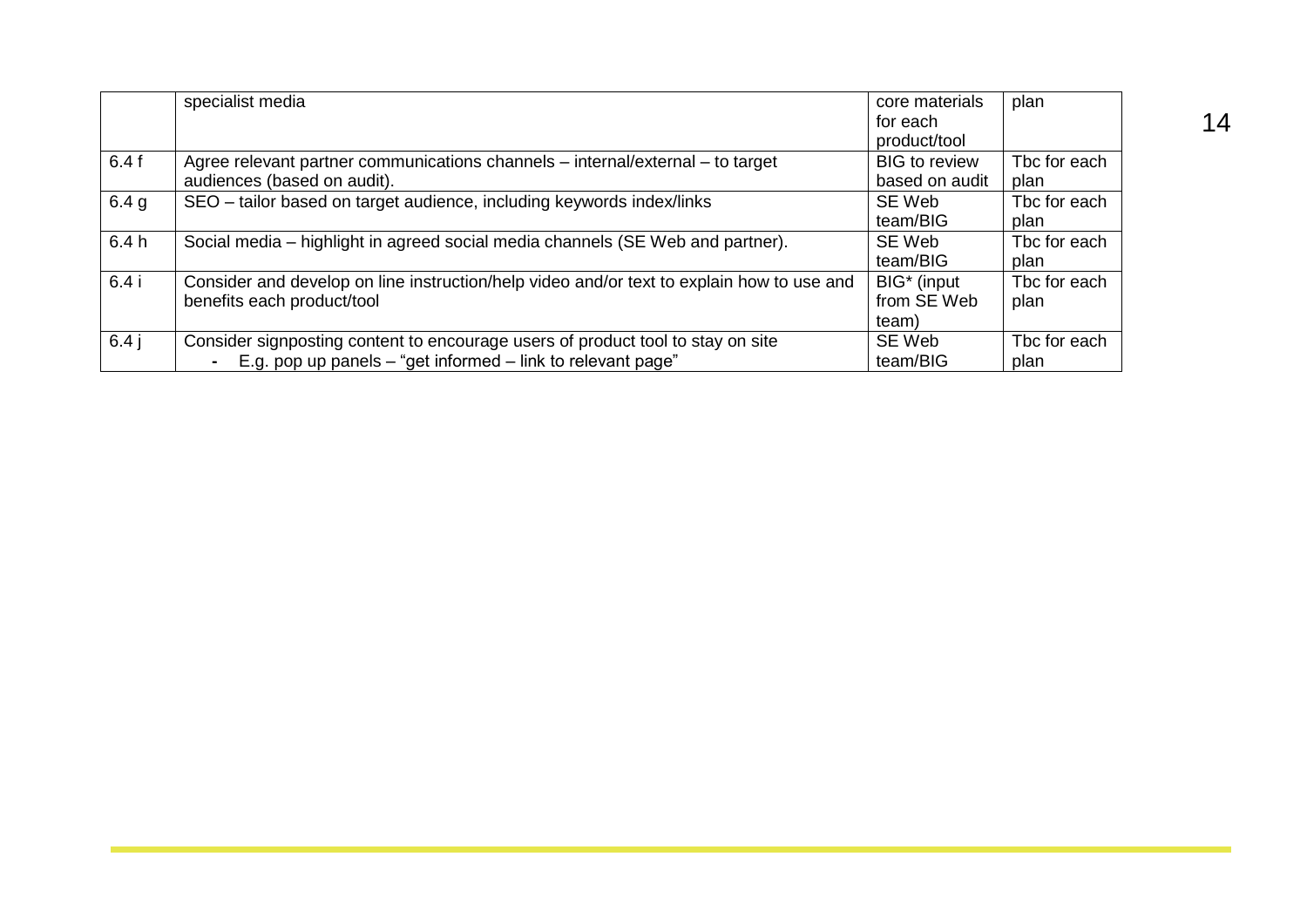#### **6.5 Competitions**

Experience to date suggests competitions can be time consuming to organise and implement. We see other priorities at present but would not discount this and have suggested one competition to be considered.

**Target audiences:** Tbc based on competition

|                  | <b>Tactics</b>                                                                                                               | <b>Action by(tbc)</b> | <b>Timing</b> |
|------------------|------------------------------------------------------------------------------------------------------------------------------|-----------------------|---------------|
| 6.5a             | Youth discussion feature - Agree how to maximise follow-up/exploitation incl further                                         | SE Web team-          | June          |
|                  | ministerial endorsement                                                                                                      | led(BIG to            |               |
|                  |                                                                                                                              | discuss)              |               |
| 6.5 <sub>b</sub> | It was identified by the stakeholder mapping group that tools have typically been                                            | Group to              | 20 Mar        |
|                  | developed and then an audience sought. There is also a key message that "you could<br>have an App/Tool like this developed". | discuss               |               |
|                  | We recommend that this could be formalised in a competition to encourage partner staff                                       |                       |               |
|                  | to suggest an application/tool with a key criteria being business need (the winner being                                     |                       |               |
|                  | developed). This would also help promote and encourage trial of existing apps and the                                        |                       |               |
|                  | discover data applications (data visualisation and analysis).                                                                |                       |               |
|                  | Issue partner email (and reminders) with appropriate links to competition page on                                            |                       |               |
|                  | site.                                                                                                                        |                       |               |
|                  | Use selected partner channels based on audit                                                                                 |                       |               |
|                  | Promote winner                                                                                                               |                       |               |
|                  | NB Consider if this is practical $-$ e.g. ability to get the data in the right format to develop                             |                       |               |
|                  | the application or simplify to encourage ideas for new Discover Data applications, or new                                    |                       |               |
|                  | Map View data layers.                                                                                                        |                       |               |
| 6.5 c            | Mobile app/gaming competition - planned                                                                                      | SE Web team-          | tbc           |
|                  | Discuss maximising promotional value for SE Web                                                                              | led(BIG to            |               |
|                  | NB requirement to clarify terminology (i.e. "apps")                                                                          | discuss)              |               |
| 6.5d             | Consider if there is an easier competition we could launch in relation to getting people to                                  | Group to              | 20 Mar        |
|                  | the web site through social media? e.g. ref the #ScotlandsEnvironment best instagram                                         | discuss               |               |
|                  | image ? "best image of the month" theme ? or best image to reflect a particular SoE topic                                    |                       |               |
|                  | of the month? Other ideas to be considered?                                                                                  |                       |               |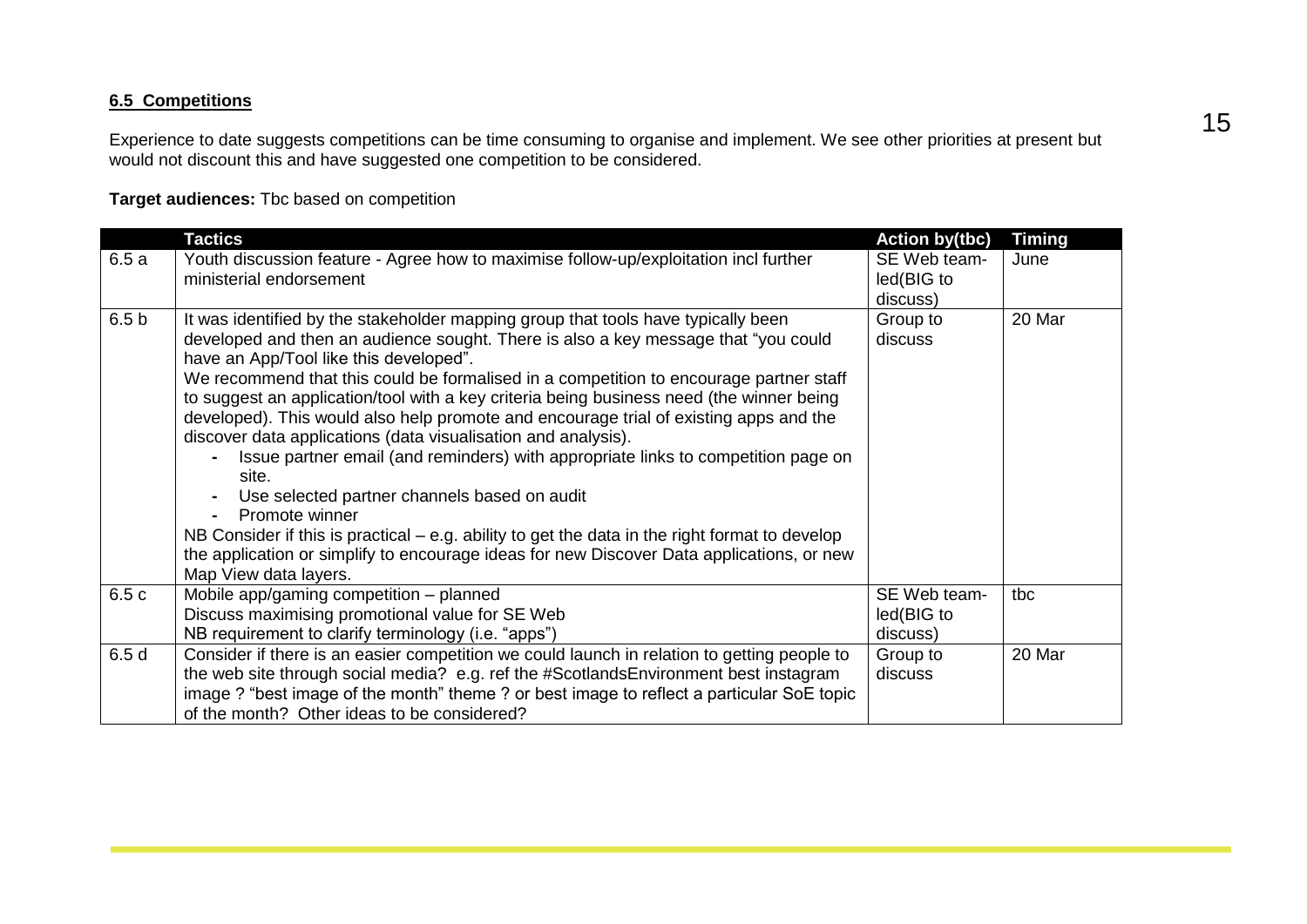### **6.6 Promotional collateral** 16

To reflect agreed key agreed messages/benefits.

**Target audiences:** All, selected by activity

|                  | <b>Tactics</b>                                                                                                                                                                                                                                         | <b>Action by(tbc)</b>          | <b>Timing</b>                 |
|------------------|--------------------------------------------------------------------------------------------------------------------------------------------------------------------------------------------------------------------------------------------------------|--------------------------------|-------------------------------|
| 6.6 a            | Develop new leaflet design and content based on agreed key messages - including<br>electronic version.                                                                                                                                                 | <b>BIG</b> to develop<br>draft | Mar/Apr                       |
|                  | Highlight availability in partner toolkit.<br>Print to be costed*                                                                                                                                                                                      |                                |                               |
| 6.6 <sub>b</sub> | Agree distribution programme and required print run - e.g. partner distribution points, list<br>of events from partner audit etc<br>Supply to staff attending identified events as exhibitors or delegates                                             | <b>BIG</b> to review<br>audit  | June and on-<br>going (issue) |
| 6.6 c            | Consider distribution to selected target groups on database with covering letter $-$ e.g.<br>community councils, high school head teachers                                                                                                             | SE Web<br>team/BIG             | June (issue)                  |
| 6.6 d            | Consider distribution to Scotland's libraries with covering letter etc,<br>business card size info cards for distribution to partners for them to issue.                                                                                               | SE Web<br>team/BIG             | June (issue)                  |
| 6.6 e            | Develop business card size info cards for distribution to partners for them to issue.                                                                                                                                                                  | BIG to cost*                   | Mar/Apr                       |
| 6.6f             | Discuss other promotional materials e.g. a summary leaflet of the SoE report key<br>messages, leaflets that briefly describe any other key products, improve on the Core<br><b>Briefings</b>                                                           | Group                          | 20 Mar                        |
| 6.6 <sub>g</sub> | Banners/leaflet dispensers – create standard materials and highlight availability for<br>conferences. Create rota based on partner audit. NB when not in use at events non-use<br>set up in partner locations or create set specific for this purpose. | <b>BIG</b> (print<br>element*) | Mar/Apr                       |

*NB Incorporate web address in all materials and link to Scotland's Environment identity to aid recognition*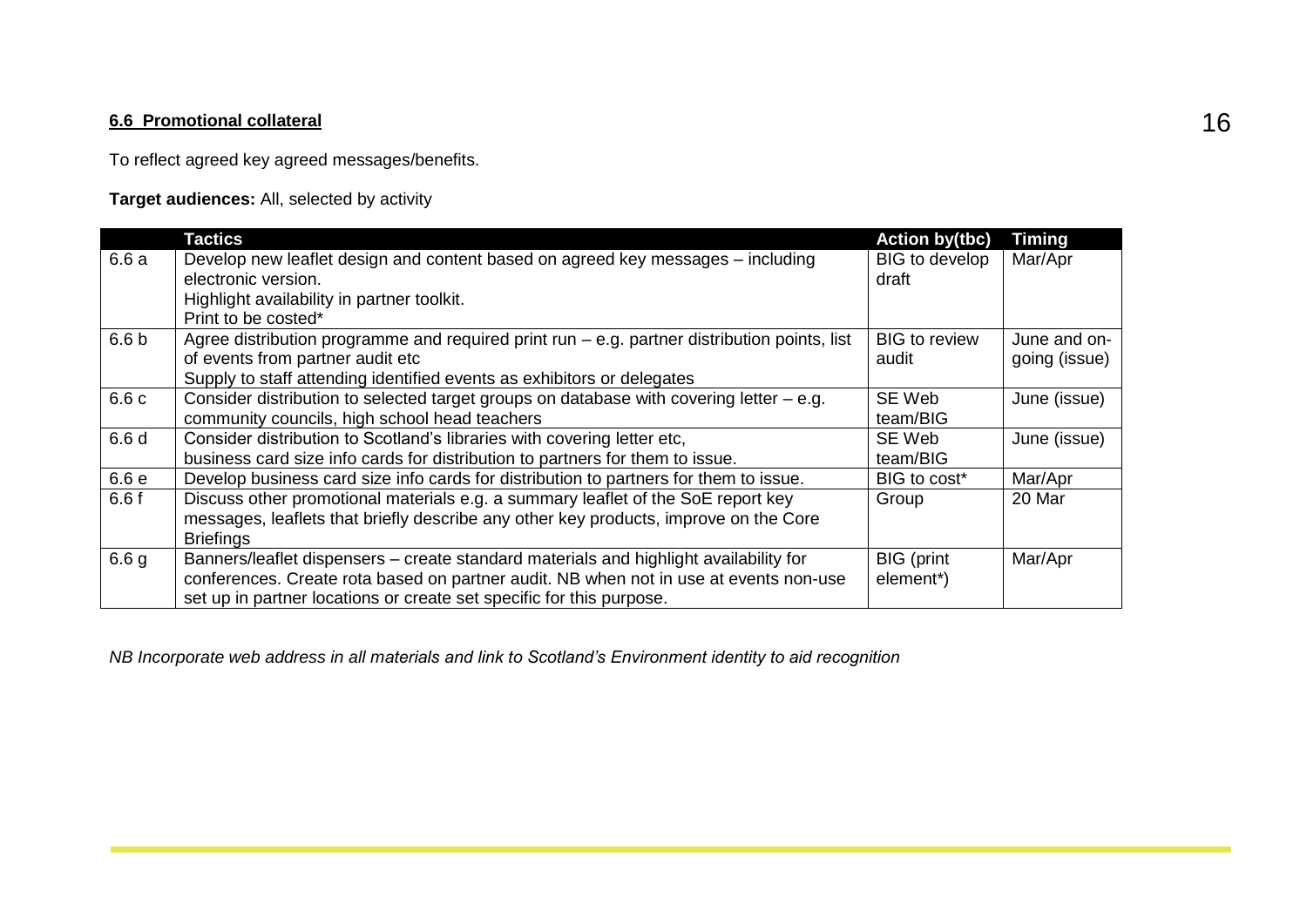#### **6.7 On page activities**

A number of on-page activities have been suggested to support the achievement of the objectives (See previous sections). These centre on helping capture site visitor details, signposting to relevant materials and evaluating their response (in particular, likelihood of a return visit). *NB Suggested tactics will also help keep the site at front of mind and encourage contacts to return to the site.*

#### **Target audiences:** All

|                  | <b>Tactics</b>                                                                                                                                                                                                                                                                                                                                                       | <b>Action by(tbc)</b>                                             | Timing                           |
|------------------|----------------------------------------------------------------------------------------------------------------------------------------------------------------------------------------------------------------------------------------------------------------------------------------------------------------------------------------------------------------------|-------------------------------------------------------------------|----------------------------------|
| 6.7 a            | Create sign up for alerts function linked to opt in database – provide options allowing<br>users to select items of interest<br>NB Incorporate opt-ins in future mini promotions.<br>Email all staff highlighting feature asking them to sign up for alerts.<br>Create alert programme calendar - i.e. e-mail relevant updates based on target<br>audience requests. | BIG to suggest<br>database fields,<br>SE Web team to<br>implement | Pre Beta<br>launch               |
| 6.7 <sub>b</sub> | Improve education elements – use of video/podcast/text to explain features/benefits.<br>(See also 6.4 products/tools)<br>NB Potential use of infographic to highlight user journey be discussed<br>May require updates to the YouTube channel.                                                                                                                       | * BIG to develop<br>recommendations                               | Mar/April                        |
| 6.7 c            | Develop eZine/e-newsletter (e.g. quarterly, minimum) to collate updates.<br>NB First issue to promote SoE summary linking articles to website.                                                                                                                                                                                                                       | * BIG to develop<br>recommendations                               | Mar/April                        |
| 6.7 d            | Based on BETA survey, develop mini survey - general and product specific.<br>Encourage opt-ins to take survey - review feedback and customise response.                                                                                                                                                                                                              | BIG to suggest<br>database fields,<br>SE Web team to<br>implement | Mar/April                        |
| 6.7 e            | Signposting/prompting strategy – develop general strategy to support product/tool<br>specific signposting on site – using core themes<br>i.e. helps Address problems if people want to switch between services on site as<br>evidence suggest tendency to use single product/tool and then leave site<br>NB BIG to review key exit pages                             | <b>BIG/SE Web</b><br>team to develop<br>suggestions               | $Apr/May -$<br>can be<br>ongoing |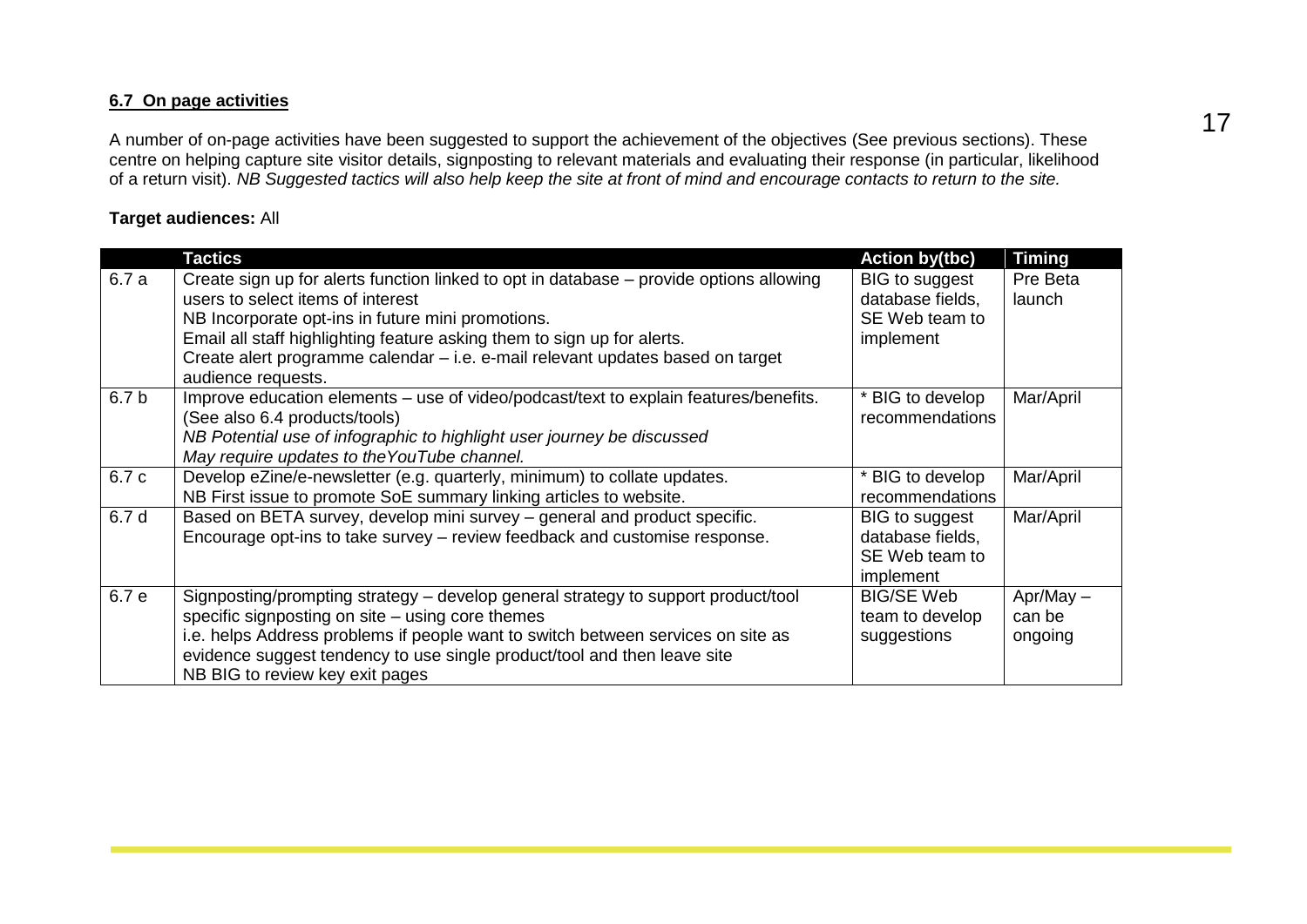#### **6.8 Partner toolkit**

An electronic toolkit to support general communications and encourage consistency i.e. provides an overview and materials to help partners deliver support.

**Target audiences:** Partner communications/marketing teams, also consider edited version for third party organisations e.g. trade association communication officers (30 to 40).

|                  | Tactics                                                                                                                                                                                                                                                              | <b>Action by(tbc)</b>                           | <b>Timing</b> |
|------------------|----------------------------------------------------------------------------------------------------------------------------------------------------------------------------------------------------------------------------------------------------------------------|-------------------------------------------------|---------------|
| 6.8a             | Develop content including short overview of promotional requirement, identity usage<br>and how to support mini campaigns.<br>NB Agree protocols for promoting tools, web address, linking web sites, describing SE<br>Web, use of identity, updates and policing etc | <b>BIG</b> to suggest<br>format for<br>approval | Mar/April     |
| 6.8 <sub>b</sub> | Develop a quick reference guide of the full range of SoE topics, what data sets,<br>information resources and products SEWeb has to offer - include in the toolkit, so that<br>partners know how they can link to SEWeb in their own news/comms activities.          | <b>BIG/SE Web</b><br>team                       | Apr/May       |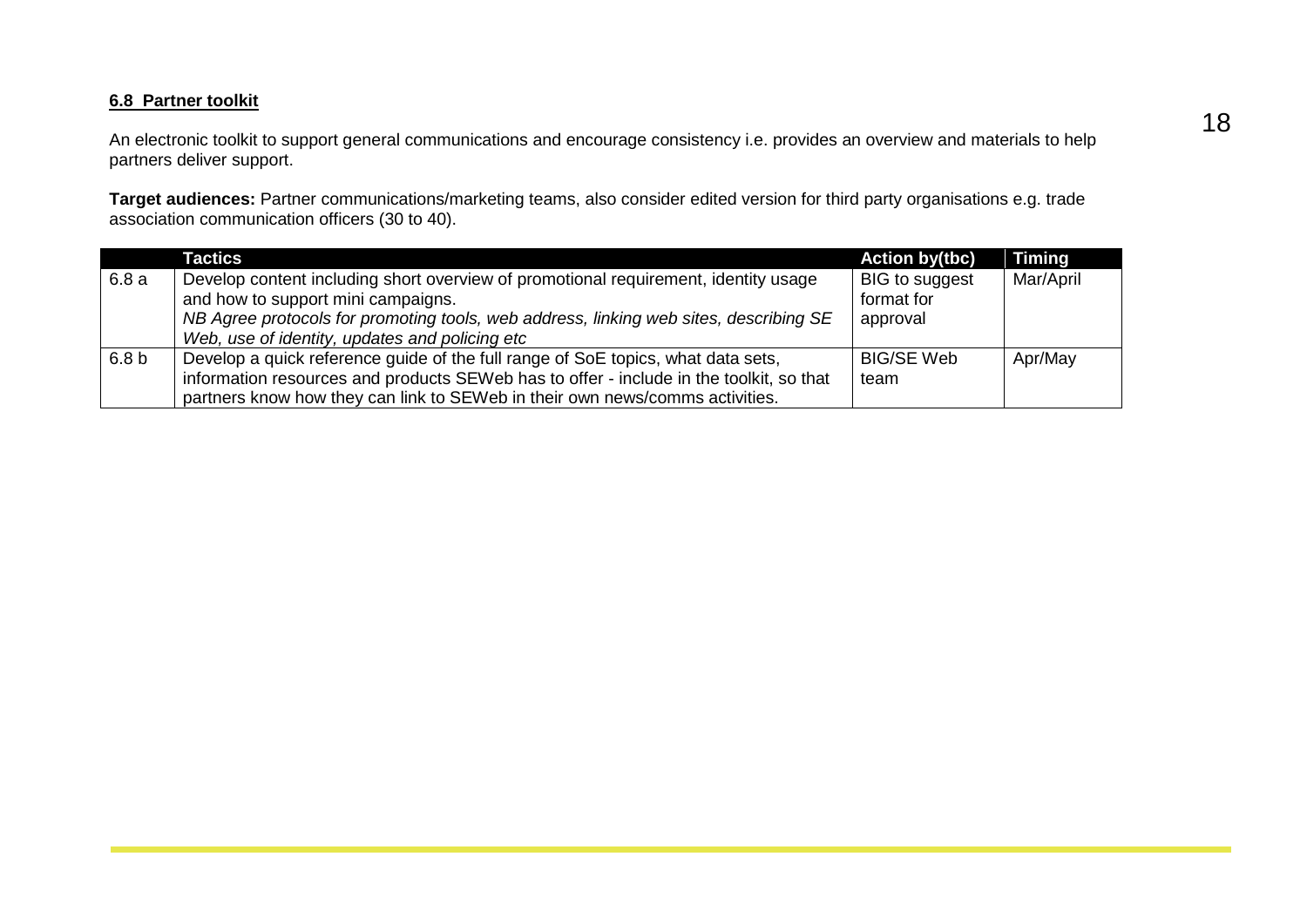#### **6.9 Social media activities**

A number of complications have been identified in using social media channels. In particular, a key selling point for SE Web is its impartiality which creates difficulties in expressing an opinion – if not a legal entity whose opinion is being expressed and how do you gain all partner approval for this? We recommend social media channels are used to support the mini campaigns as part of alert functions.

#### **Target audiences:** All

|                  | Tactics                                                                                   | <b>Action by(tbc)</b> | <b>Timing</b> |
|------------------|-------------------------------------------------------------------------------------------|-----------------------|---------------|
| 6.9a             | Create Twitter channel – create protocols (as part of toolkit) tweet site updates and re- | BIG (* set up)        | Apr           |
|                  | tweet partner information (disclaimer element to be considered) including advice on       |                       |               |
|                  | framing key messages and frequency.                                                       |                       |               |
| 6.9 <sub>b</sub> | Create Twitter/Facebook content calendar - incl to support mini campaigns (also alert     | <b>BIG/SE Web</b>     | Apr           |
|                  | function).                                                                                | team                  |               |
| 6.9c             | Protocols (toolkit) also to consider:                                                     | <b>BIG</b>            | Apr           |
|                  | Use of #scotlandsenvironment<br>$\blacksquare$                                            |                       |               |
|                  | Use of unique hash tags to support mini campaigns<br>$\blacksquare$                       |                       |               |
|                  | Use of share icons<br>$\blacksquare$                                                      |                       |               |
|                  | Use of partner social media channels (e.g. retweeting) Review audit.<br>$\sim$            |                       |               |
| 6.9 d            | Create Twitter/facebook content calendar - incl to support mini campaigns (also alert     | <b>BIG</b>            | Apr           |
|                  | function).                                                                                |                       |               |
| 6.9 <sub>e</sub> | Review/audit Social Media when BETA version launched - incl LinkedIn, G+,                 | <b>BIG</b>            | Apr           |
|                  | Instagram etc – i.e. potential to extend content calendar from Twitter/Facebook.          |                       |               |

*NB Also consider training, ongoing resource required to maintain social media channels.*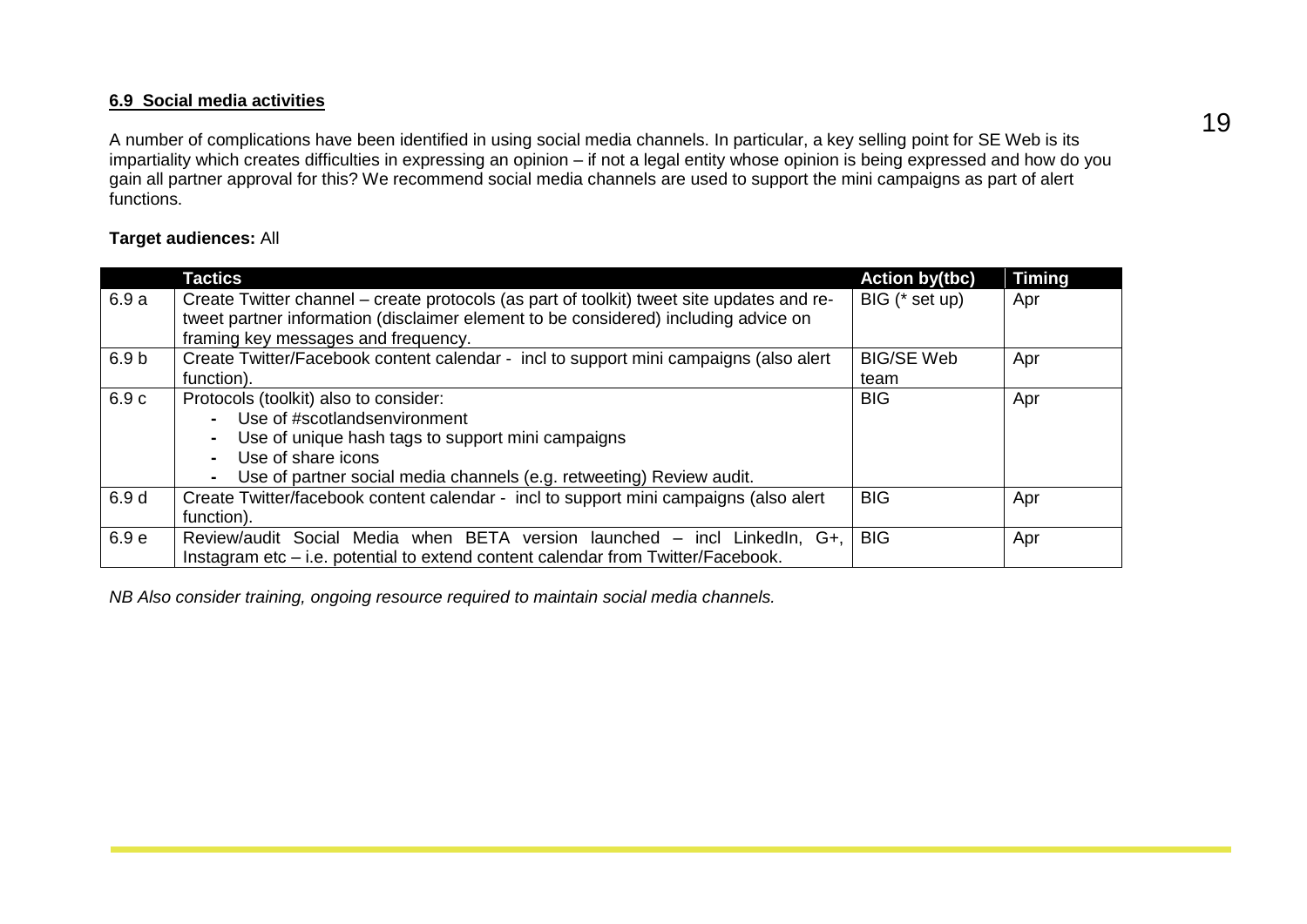#### **6.10 Search Engine Optimisation (SEO)**

Google analytics have been provided, but the site is currently hosted offline and BIG is unable to obtain remote access. It is, therefore, difficult to advise fully on SEO but from our initial meetings we have concluded that general SEO is less relevant than we initially believed – i.e. given the strategy is to target benefits to specific audiences and the site provides its own search facility.

#### **Target audiences:** All

|                   | Tactics                                                                                      | <b>Action by(tbc)</b> | <b>Timing</b> |
|-------------------|----------------------------------------------------------------------------------------------|-----------------------|---------------|
| 6.10a             | For each mini campaign undertake a key words analysis and incorporate findings in all        | <b>BIG/SE Web</b>     | Apr/May       |
|                   | copy, including on-page copy. Training from BIG required.                                    | team                  |               |
| 6.10 <sub>b</sub> | Undertake a basic link building strategy:                                                    | <b>BIG/SE Web</b>     | Apr/May       |
|                   | Internal – provide link icons to partners and encourage usage on their web and               | team                  |               |
|                   | intranets, ideally home pages (based on feedback to audit)                                   |                       |               |
|                   | External - agree target organisations (with relevant websites) and ask relevant<br>$\bullet$ |                       |               |
|                   | partners to issue request asking they add icon to website.                                   |                       |               |
|                   | NB linkage strategy to consider page links to relevant tools (e.g. waste and waste data      |                       |               |
|                   | pages, link to the Household Waste Spotfire app, land management and land use                |                       |               |
|                   | pages link to the Land Information Search tool)                                              |                       |               |
| 6.10c             | Audit SEO when BETA version launched.                                                        | <b>BIG</b>            | May           |
|                   | Include (on page) keyword analysis related to Scotland's Environment and related             |                       |               |
|                   | search terms – ensure site is ranking high on key search engines                             |                       |               |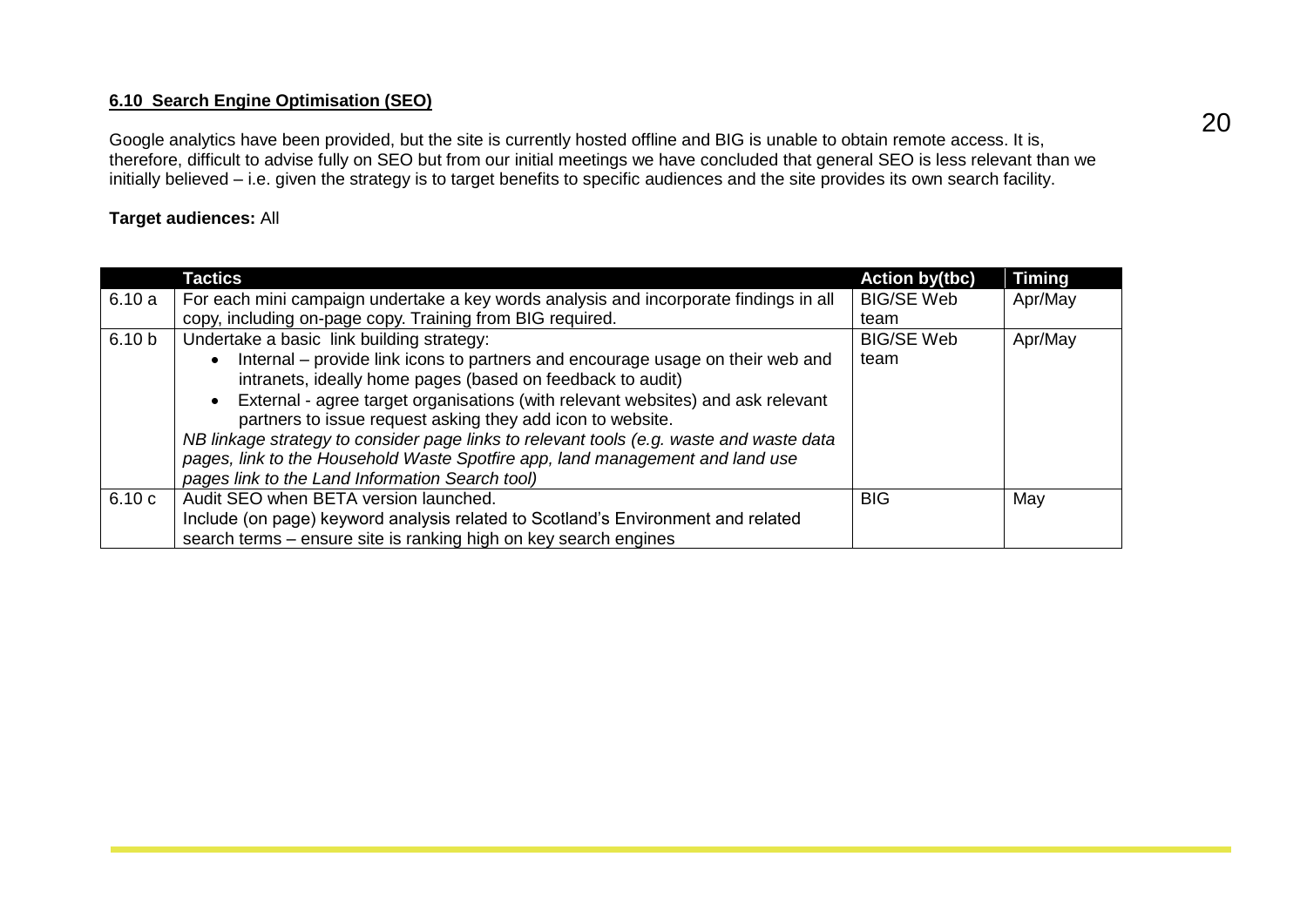# **7. Planner** 21

**Fig 1:** Indicative planner based on recommendations.

|                          | <b>April</b>                                       | May                                              | June                                                         | July                           | Aug                              | Sep                       |
|--------------------------|----------------------------------------------------|--------------------------------------------------|--------------------------------------------------------------|--------------------------------|----------------------------------|---------------------------|
| <b>BETA Launch</b>       | Prepare<br>signposting/prompt<br>strategy          | Invitation<br>Online survey<br>Countdown clock   | Evaluate                                                     |                                |                                  |                           |
| Site launch / SoE launch | Develop infographics<br><b>Process Comms Audit</b> | Countdown clock                                  | <b>Ministerial event</b><br>Email<br><b>Partner channels</b> |                                |                                  |                           |
| <b>Competitions</b>      | Youth discussion                                   | Youth discussion                                 | Social media comp                                            | Suggest a product              | Mobile/app gaming comp<br>Launch | Mobile/app gaming comp    |
| <b>Collateral</b>        | <b>Develop materials</b><br>+ programme            | <b>Develop materials</b><br>+ programme          | Issue - leaflet<br><b>Banner rota</b>                        | Target events/exhibitions      | <b>Target events/exhibitions</b> | Target events/exhibitions |
| On page                  | Develop - educational /<br>signposting/surveys     | Launch sign up<br>Implement<br>education/prompts | Issue ezine,<br>Implement all on page<br>elements            | Review mini survey<br>feedback |                                  | <b>Issue eZine</b>        |
| <b>Partner toolkit</b>   | Develop - incl social<br>media/SEO                 | Issue<br><b>Launch Twitter</b>                   | <b>Maximise coverage</b><br>partner channels                 | <b>Content calendar</b>        | <b>Content calendar</b>          | Content calendar          |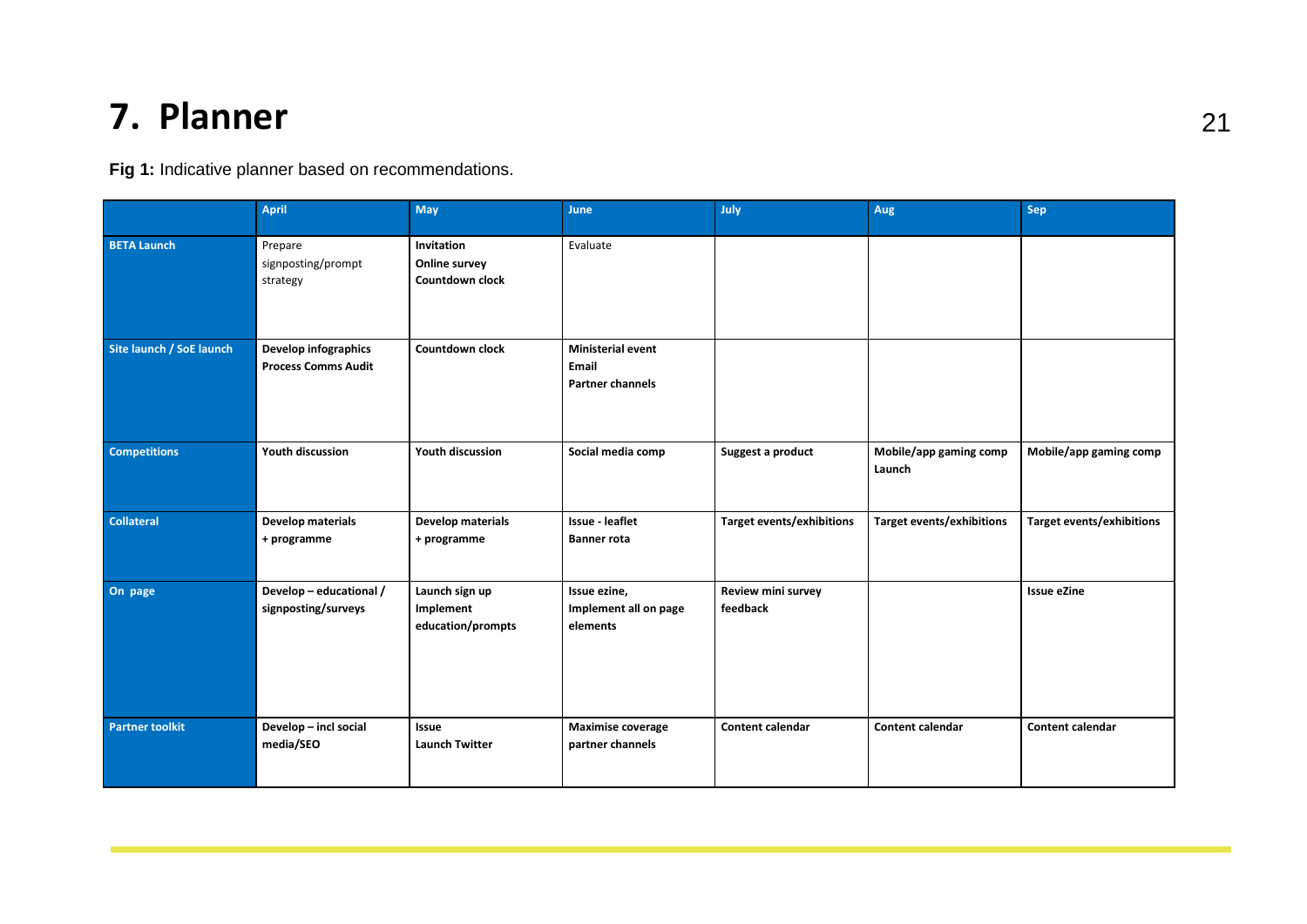**Fig 2:** Indicative planner based on recommendations showing potential for regular mini campaign launches to keep SEWeb at front of mind.

|                                                    | April                                            | May                                                     | June                                                     | July                                                    | Aug                                   | Sep                                   | Oct                                        |
|----------------------------------------------------|--------------------------------------------------|---------------------------------------------------------|----------------------------------------------------------|---------------------------------------------------------|---------------------------------------|---------------------------------------|--------------------------------------------|
| Mini campaign 1)<br><b>Citizen Science Project</b> | Registration card<br>EISF, on web, issue         | Demo BETA<br>Digital Cons Conf                          | Launch event<br><b>Mailing</b><br><b>Media relations</b> | Media - successes<br>Partner channels                   | Media - successes<br>Partner channels | Media - successes<br>Partner channels | $Media -$<br>successes<br>Partner channels |
| Mini campaign 2) DD<br><b>Climate change</b>       | User group (option)                              | Develop on page<br>activities/database, SEO,<br>SM prep | Launch campaign (late<br>June) incl mailer, media rel    | Review incl partner<br>channels                         |                                       |                                       |                                            |
| Mini campaign 3) DD<br>Water                       |                                                  | User group (option)                                     | Develop on page<br>activities/database, SEO,<br>SM prep  | Launch campaign incl<br>mailer, media relations,        | Review incl partner<br>channels       |                                       |                                            |
| Mini campaign 4)<br><b>Native Woodland</b>         |                                                  |                                                         | User group (option)                                      | Develop on page<br>activities/database, SEO,<br>SM prep | Launch campaign incl<br>mailer, media | Review incl partner<br>channels       |                                            |
| Mini campaign 6) LIS<br>follow-up                  | Demo at SRUC SEPA<br>Conference (15/16<br>April) |                                                         |                                                          | Prep launch activity                                    | Prep launch activity                  | Launch                                |                                            |
| Mini-campaign 7) DD<br>Waste                       |                                                  |                                                         |                                                          |                                                         |                                       | Prep for Oct data                     | Launch                                     |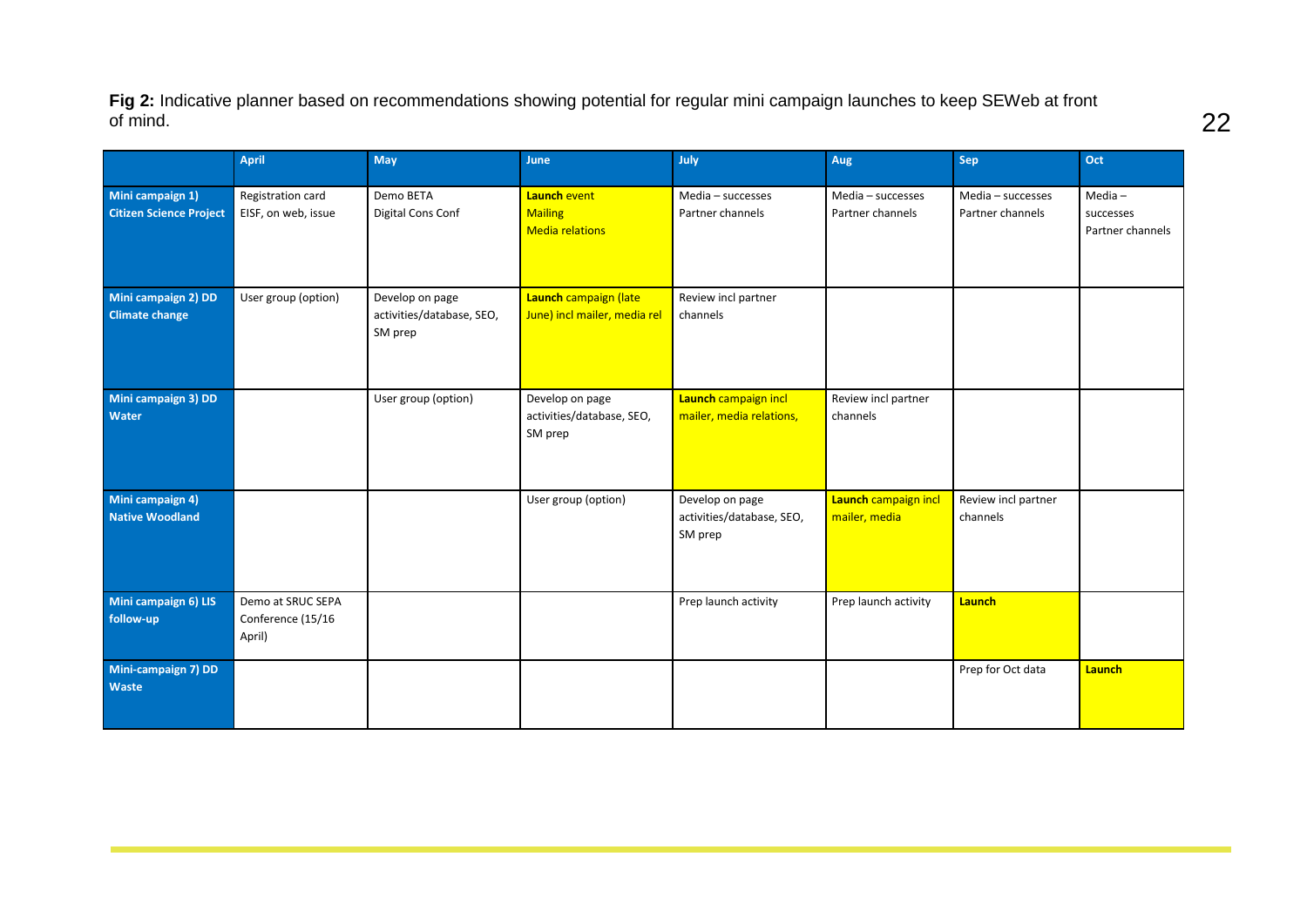### **8. Evaluation** <sup>23</sup>

Achievement of the main site performance targets would be measurable through Google Analytics. Further evaluation metrics would be agreed for each tactic employed.

These can include:

- BETA launch invitations accepted, survey feedback
- Site launch registrations, surveys completed and feedback, media redirects, analytics
- Competition entries and quality, redirections from signposting
- Collateral issued, web impact, eZine opens and redirects
- On page analytics re usage, signposting redirections
- Toolkit partner feedback re usage, partner channel referral traffic, links effectiveness, social media stats/redirections
- Product/tool mini campaigns analytics, survey feedback, registrations, referral traffic, partner channel redirects

Further measures will be agreed.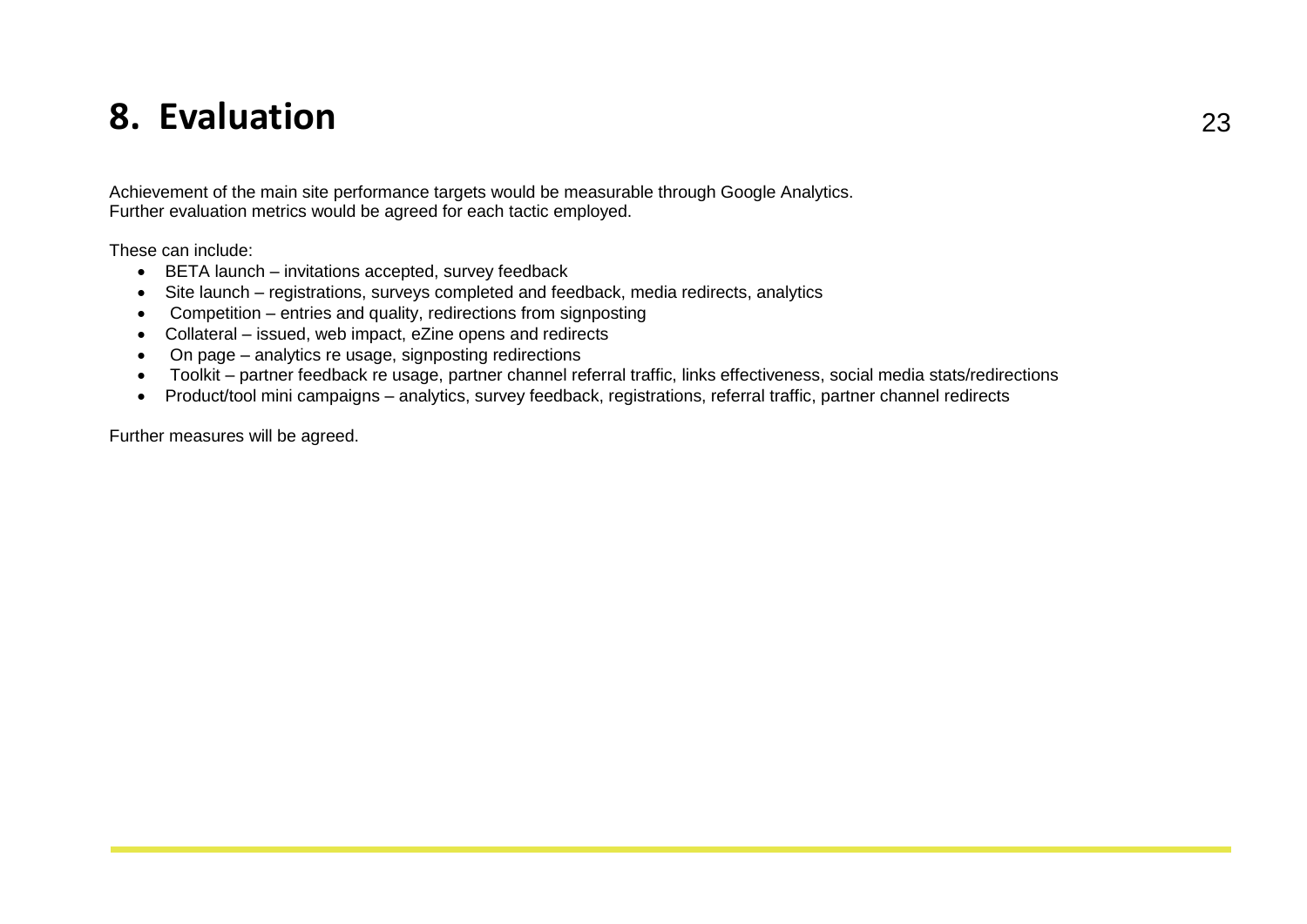### **9. Next steps** <sup>24</sup>

- Agree items to be / not to be progressed
- Agree project timeline
- Agree responsibilities
- Agree evaluation methods for approved tactics
- Prepare budget for additional items
- Agree meeting dates review and updated based on evaluation of the tactics.
- Progress support incl develop mini promotional plan creatives.